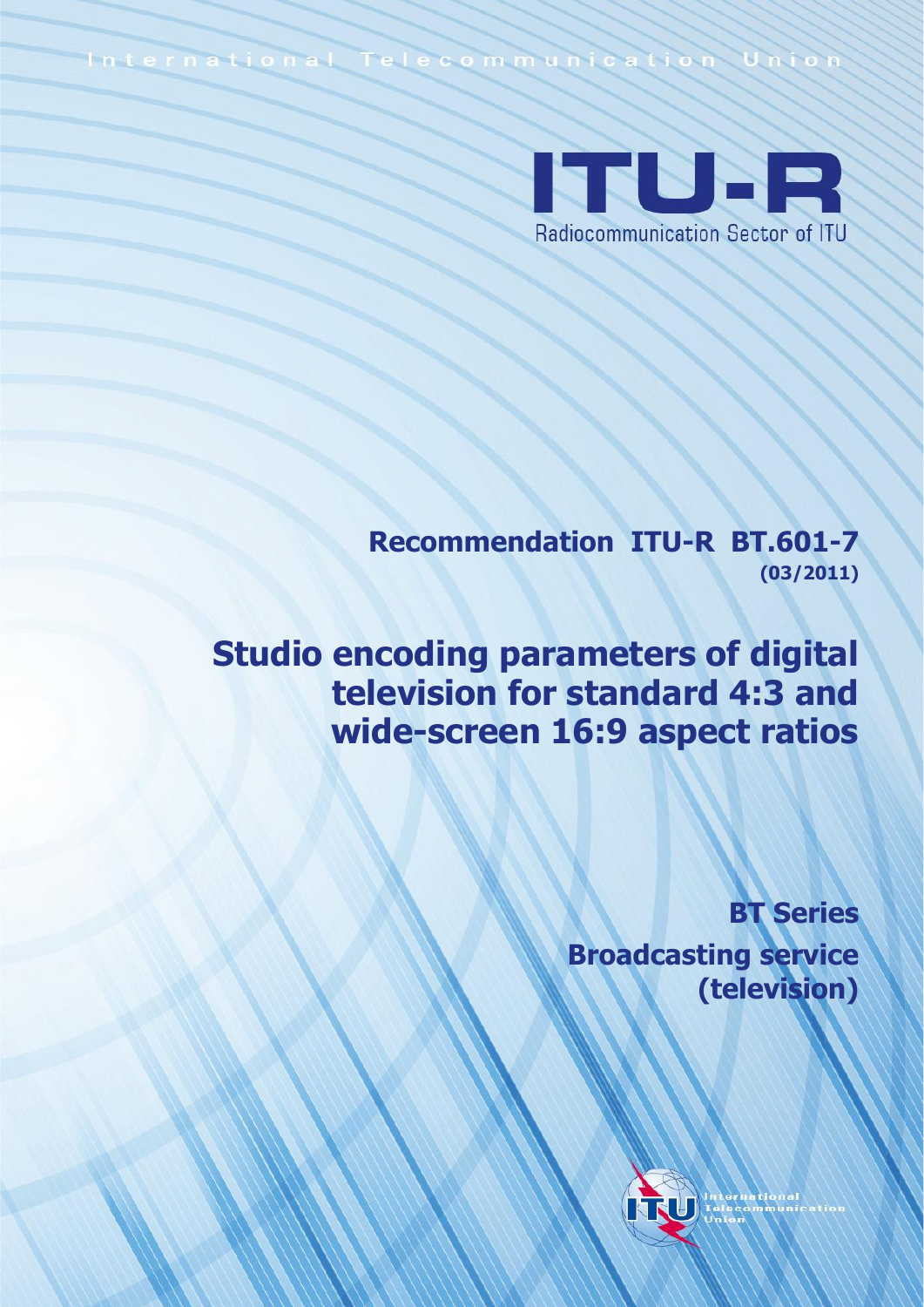#### **Foreword**

The role of the Radiocommunication Sector is to ensure the rational, equitable, efficient and economical use of the radiofrequency spectrum by all radiocommunication services, including satellite services, and carry out studies without limit of frequency range on the basis of which Recommendations are adopted.

The regulatory and policy functions of the Radiocommunication Sector are performed by World and Regional Radiocommunication Conferences and Radiocommunication Assemblies supported by Study Groups.

#### **Policy on Intellectual Property Right (IPR)**

ITU-R policy on IPR is described in the Common Patent Policy for ITU-T/ITU-R/ISO/IEC referenced in Annex 1 of Resolution ITU-R 1. Forms to be used for the submission of patent statements and licensing declarations by patent holders are available from<http://www.itu.int/ITU-R/go/patents/en> where the Guidelines for Implementation of the Common Patent Policy for ITU-T/ITU-R/ISO/IEC and the ITU-R patent information database can also be found.

|               | <b>Series of ITU-R Recommendations</b>                                               |
|---------------|--------------------------------------------------------------------------------------|
|               | (Also available online at http://www.itu.int/publ/R-REC/en)                          |
| <b>Series</b> | <b>Title</b>                                                                         |
| <b>BO</b>     | Satellite delivery                                                                   |
| <b>BR</b>     | Recording for production, archival and play-out; film for television                 |
| <b>BS</b>     | Broadcasting service (sound)                                                         |
| <b>BT</b>     | <b>Broadcasting service (television)</b>                                             |
| F             | Fixed service                                                                        |
| M             | Mobile, radiodetermination, amateur and related satellite services                   |
| P             | Radiowave propagation                                                                |
| <b>RA</b>     | Radio astronomy                                                                      |
| <b>RS</b>     | Remote sensing systems                                                               |
| S             | Fixed-satellite service                                                              |
| <b>SA</b>     | Space applications and meteorology                                                   |
| SF            | Frequency sharing and coordination between fixed-satellite and fixed service systems |
| <b>SM</b>     | Spectrum management                                                                  |
| <b>SNG</b>    | Satellite news gathering                                                             |
| TF            | Time signals and frequency standards emissions                                       |
| V             | Vocabulary and related subjects                                                      |
|               |                                                                                      |

*Note*: *This ITU-R Recommendation was approved in English under the procedure detailed in Resolution ITU-R 1.*

> *Electronic Publication* Geneva, 2017

#### © ITU 2017

All rights reserved. No part of this publication may be reproduced, by any means whatsoever, without written permission of ITU.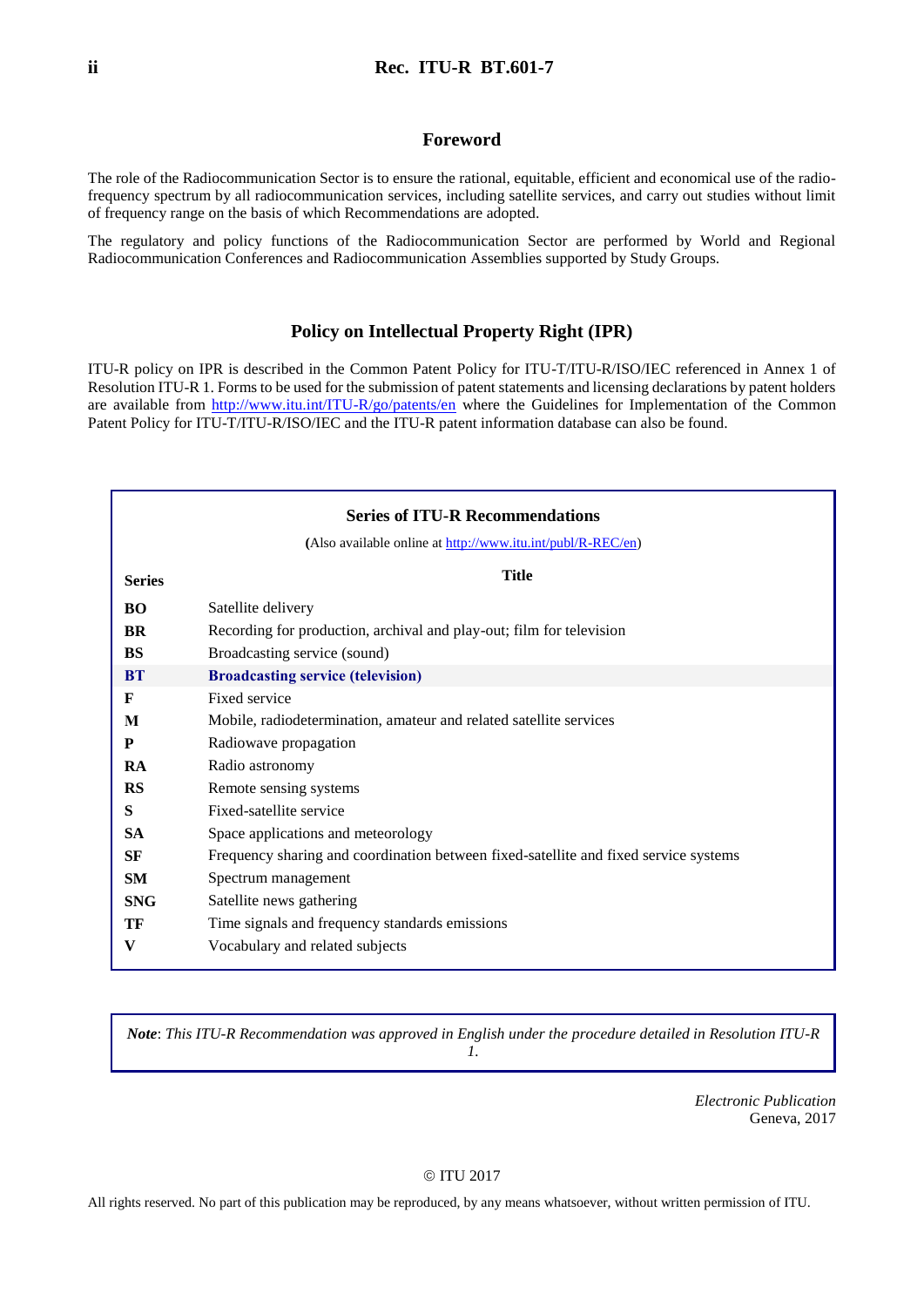# RECOMMENDATION ITU-R BT.601-7\*

# **Studio encoding parameters of digital television for standard 4:3 and wide-screen 16:9 aspect ratios<sup>1</sup>**

(Question ITU-R 1/6)

(1982-1986-1990-1992-1994-1995-2007-2011-2015)

### **Scope**

This Recommendation also covers the pixel characteristics that represent a 525- or 625-line interlace digital television image.

This Recommendation specifies methods for digitally coding video signals. It includes a 13.5 MHz sampling rate for both 4:3 and 16:9 aspect ratio images with performance adequate for present transmission systems.

## **Keywords**

SDTV, digital television image, digital coding, colour difference

The ITU Radiocommunication Assembly,

### *considering*

*a)* that there are clear advantages for television broadcasters and programme producers in digital studio standards which have the greatest number of significant parameter values common to 525-line and 625-line systems;

*b)* that a worldwide compatible digital approach will permit the development of equipment with many common features, permit operating economies and facilitate the international exchange of programmes;

*c)* that an extensible family of compatible digital coding standards is desirable. Members of such a family could correspond to different quality levels, different aspect ratios, facilitate additional processing required by present production techniques, and cater for future needs;

*d*) that a system based on the coding of components is able to meet these desirable objectives;

*e)* that the co-siting of samples representing luminance and colour-difference signals (or, if used, the red, green and blue signals) facilitates the processing of digital component signals, required by present production techniques,

### *recommends*

that the following be used as a basis for digital coding standards for television studios in countries using the 525-line system as well as in those using the 625-line system.

## **1 Extensible family of compatible digital coding standards**

**1.1** The digital coding should allow the establishment and evolution of an extensible family of compatible digital coding standards. It should be possible to interface simply between any members of the family.

1

<sup>\*</sup> Radiocommunication Study Group 6 made editorial amendments to this Recommendation in November 2014 and in March 2017 in accordance with Resolution ITU-R 1.

<sup>&</sup>lt;sup>1</sup> Standard definition television (SDTV).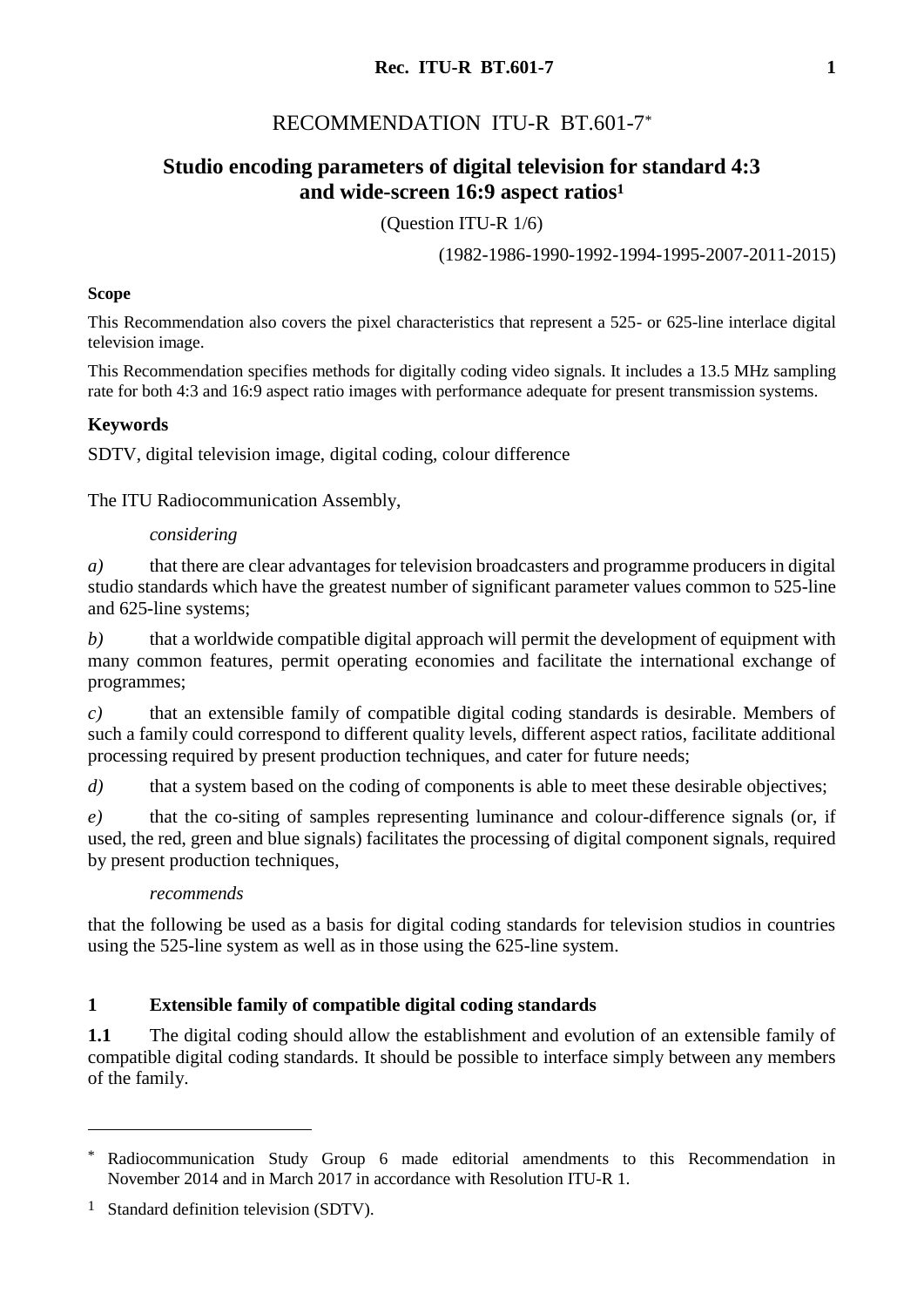**1.2** The digital coding should be based on the use of one luminance and two colour-difference signals (or, if used, the red, green and blue signals).

**1.3** The spectral characteristics of the signals must be controlled to avoid aliasing whilst preserving the passband response. Filter specifications are shown in Appendix 2.

# **2 Specifications applicable to any member of the family**

**2.1** Sampling structures should be spatially static. This is the case, for example, for the orthogonal sampling structures specified in this Recommendation.

**2.2** If the samples represent luminance and two simultaneous colour-difference signals, each pair of colour-difference samples should be spatially co-sited. If samples representing red, green and blue signals are used they should be co-sited.

**2.3** The digital standard adopted for each member of the family should permit worldwide acceptance and application in operation; one condition to achieve this goal is that, for each member of the family, the number of samples per line specified for 525-line and 625-line systems shall be compatible (preferably the same number of samples per line).

**2.4** In applications of these specifications, the contents of digital words are expressed in both decimal and hexadecimal forms, denoted by the suffixes "d" and "h" respectively.

To avoid confusion between 8-bit and 10-bit representations, the eight most-significant bits are considered to be an integer part while the two additional bits, if present, are considered to be fractional parts.

For example, the bit pattern 10010001 would be expressed as  $145_d$  or  $91_h$ , whereas the pattern 1001000101 would be expressed as  $145.25_d$  or 91.4h.

Where no fractional part is shown, it should be assumed to have the binary value 00.

# **2.5 Definition of the digital signals** *Y***,**  $C_R$ **,**  $C_B$ **, from the primary (analogue) signals**  $E'_R$ **,**  $E_G$  and  $E_B$

This paragraph describes, with a view to defining the signals *Y*, *CR*, *CB*, the rules for construction of these signals from the gamma pre-corrected primary analogue signals  $E_R$ ,  $E_G$  and  $E_B$ . The signals are constructed by following the three stages described in § 2.5.1, 2.5.2 and 2.5.3. The method is given as an example, and in practice other methods of construction from these primary signals or other analogue or digital signals may produce identical results. An example is given in § 2.5.4.

# **2.5.1** Construction of luminance  $(E'_Y)$  and colour-difference  $(E'_R - E'_Y)$  and  $(E'_B - E'_Y)$  signals

The construction of luminance and colour-difference signals is as follows:

$$
E'_Y = 0.299 E'_R + 0.587 E'_G + 0.114 E'_B
$$

then:

$$
(E'_R - E'_Y) = E'_R - 0.299 E'_R - 0.587 E'_G - 0.114 E'_B = 0.701 E'_R - 0.587 E'_G - 0.114 E'_B
$$

and

$$
(E'_B - E'_Y) = E'_B - 0.299 E'_R - 0.587 E'_G - 0.114 E'_B = -0.299 E'_R - 0.587 E'_G + 0.886 E'_B
$$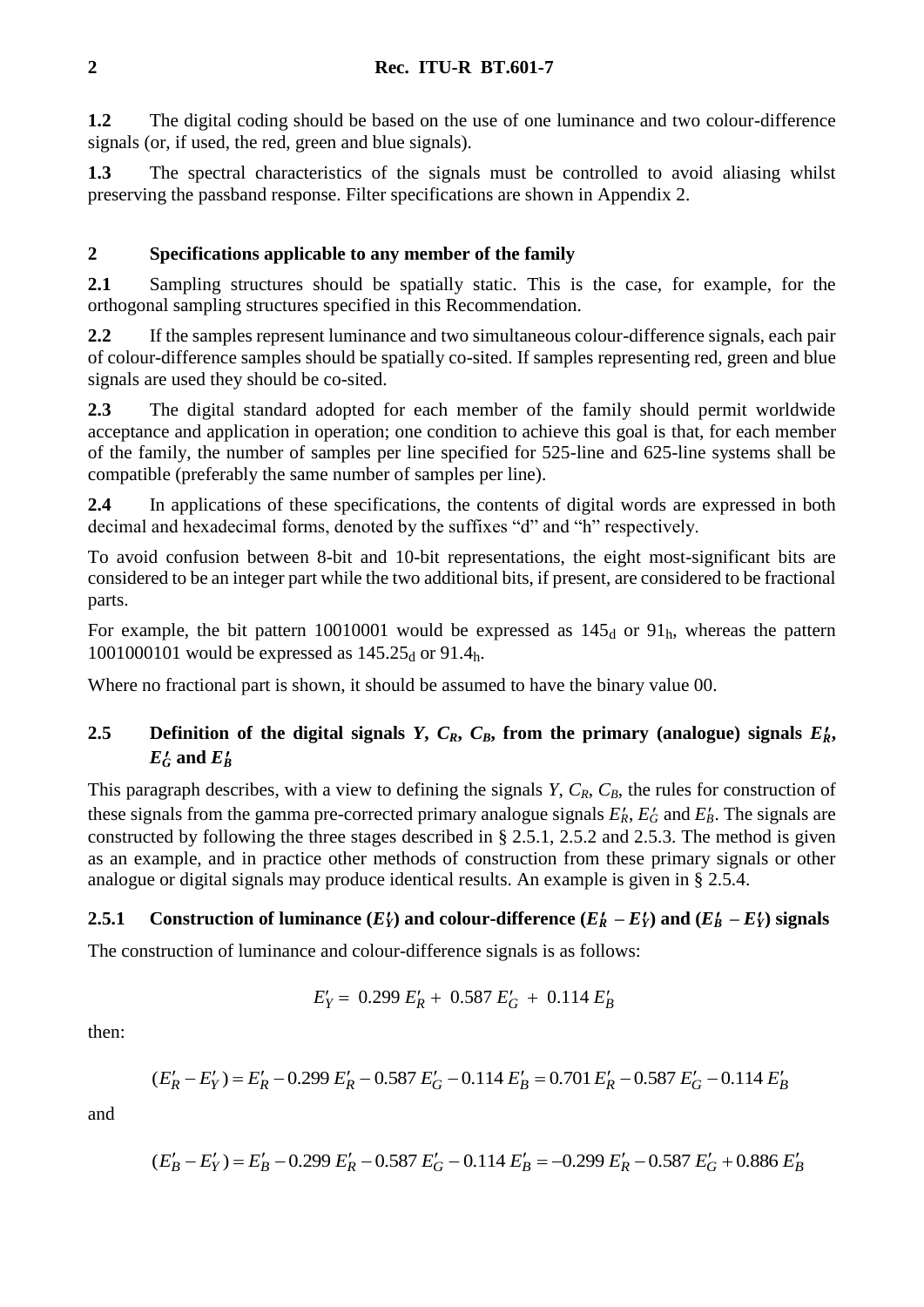Taking the signal values as normalized to unity (e.g. 1.0 V maximum levels), the values obtained for white, black and the saturated primary and complementary colours are shown in Table 1.

| <b>Condition</b> | $E_R'$           | $E_G'$           | $E_B'$         | $E_Y$ | $E_R'$ – $E_Y'$ | $E_B^{\prime} - E_Y^{\prime}$ |
|------------------|------------------|------------------|----------------|-------|-----------------|-------------------------------|
| White            | $1.0\,$          | 1.0              | 1.0            | 1.0   | $\Omega$        | 0                             |
| <b>Black</b>     | $\overline{0}$   | $\boldsymbol{0}$ | $\theta$       | 0     | $\Omega$        | 0                             |
| Red              | 1.0              | $\boldsymbol{0}$ | $\theta$       | 0.299 | 0.701           | $-0.299$                      |
| Green            | $\boldsymbol{0}$ | 1.0              | $\theta$       | 0.587 | $-0.587$        | $-0.587$                      |
| Blue             | $\Omega$         | $\theta$         | 1.0            | 0.114 | $-0.114$        | 0.886                         |
| Yellow           | 1.0              | 1.0              | $\overline{0}$ | 0.886 | 0.114           | $-0.886$                      |
| Cyan             | $\Omega$         | 1.0              | 1.0            | 0.701 | $-0.701$        | 0.299                         |
| Magenta          | $1.0\,$          | 0                | 1.0            | 0.413 | 0.587           | 0.587                         |
|                  |                  |                  |                |       |                 |                               |

# TABLE 1 **Normalized signal values**

# **2.5.2 Construction of re-normalized colour-difference signals**  $(E'_{C_R} \text{ and } E'_{C_B})$

Whilst the values for  $E'_Y$  have a range of 1.0 to 0, those for  $(E'_R - E'_Y)$  have a range of +0.701 to -0.701 and for  $(E^{\prime}_B - E^{\prime}_Y)$  a range of +0.886 to −0.886. To restore the signal excursion of the colour-difference signals to unity (i.e. +0.5 to -0.5), re-normalized red and blue colour-difference signals  $E'_{C_R}$  and  $E'_{C_B}$ respectively can be calculated as follows:

$$
E'_{C_R} = \frac{E'_R - E'_Y}{1.402}
$$
  
= 
$$
\frac{0.701E'_R - 0.587E'_G - 0.114E'_B}{1.402}
$$

and

$$
E'_{C_B} = \frac{E'_B - E'_Y}{1.772}
$$
  
= 
$$
\frac{-0.299E'_R - 0.587E'_G + 0.886E'_B}{1.772}
$$

The symbols  $E'_{C_R}$  and  $E'_{C_B}$  will be used only to designate re-normalized colour-difference signals, i.e. having the same nominal peak-to-peak amplitude as the luminance signal *EY* thus selected as the reference amplitude.

#### **2.5.3 Quantization**

In the case of a uniformly-quantized 8-bit or 10-bit binary encoding,  $2^8$  or  $2^{10}$ , i.e. 256 or 1024, equally spaced quantization levels are specified, so that the range of the binary numbers available is from 0000 0000 to 1111 1111 (00 to FF in hexadecimal notation) or 0000 0000 00 to 1111 1111 11 (00.0<sub>h</sub> to FF.C<sub>h</sub> in hexadecimal notation), the equivalent decimal numbers being  $0.00<sub>d</sub>$  to 255.75<sub>d</sub>, inclusive.

In this Recommendation, levels  $0.00<sub>d</sub>$  and  $255.75<sub>d</sub>$  are reserved for synchronization data, while levels 1.00 $_d$  to 254.75 $_d$  are available for video.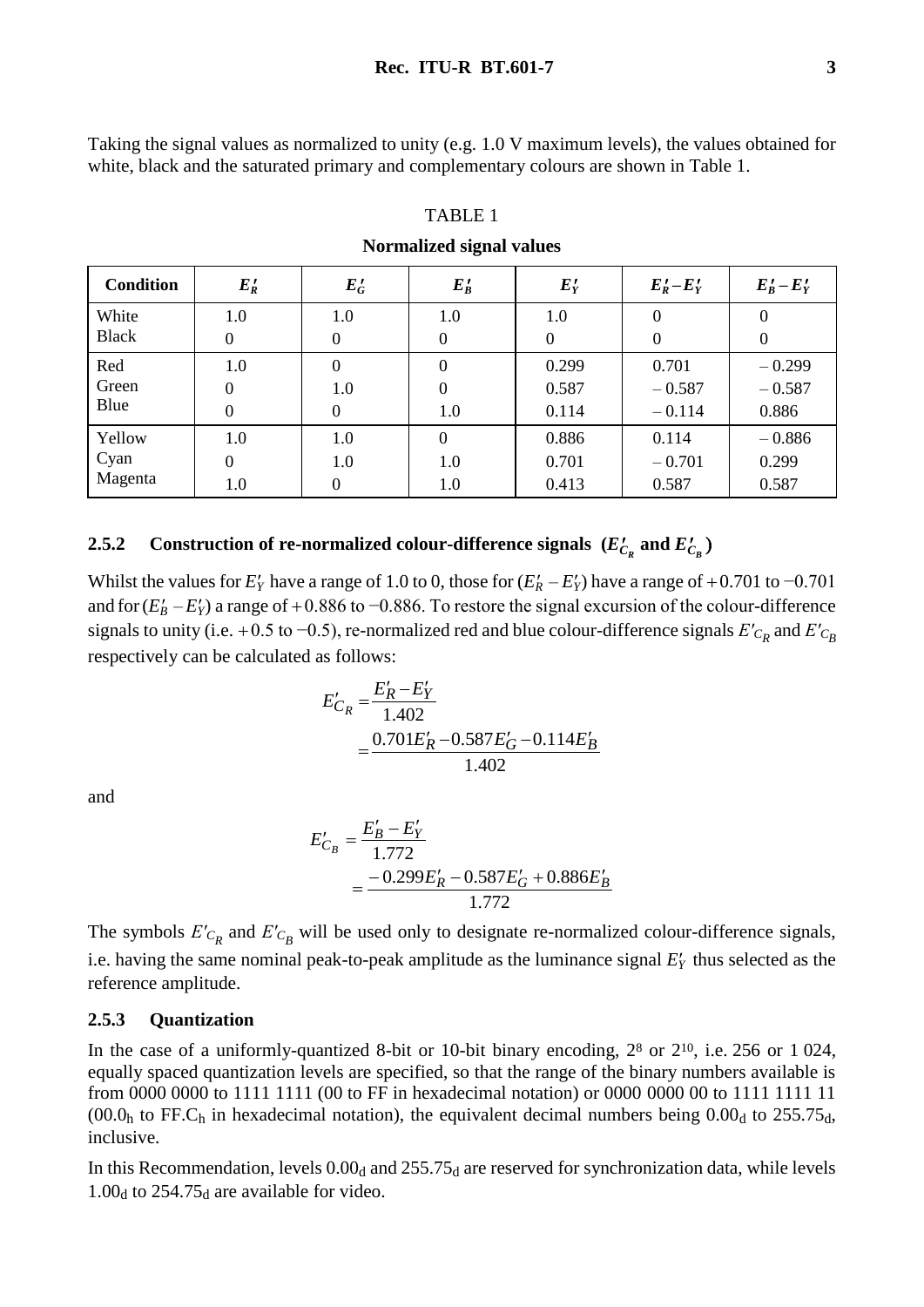Given that the luminance signal is to occupy only 220 (8-bit) or 877 (10-bit) levels, to provide working margins, and that black is to be at level 16.00<sub>d</sub>, the decimal value of the quantized luminance signal, *Y*, is:

$$
Y = \text{int}\left\{ \frac{219E'_Y + 16}{2} \times D \right\} / D
$$

where *D* takes either the value 1 or 4, corresponding to 8-bit and 10-bit quantization respectively. The operator int( ) returns the value of 0 for fractional parts in the range of 0 to 0.4999 … and +1 for fractional parts in the range 0.5 to 0.999 ..., i.e. it rounds up fractions above 0.5.

Similarly, given that the colour-difference signals are to occupy 225 (8-bit) or 897 (10-bit) levels and that the zero level is to be level  $128.00<sub>d</sub>$ , the decimal values of the quantized colour-difference signals, *C<sup>R</sup>* and *CB*, are:

$$
C_R = \text{int}\left(\frac{224E_{C_R}'}{24E_{C_R}'} + 128\right) \times D \cdot D
$$

and

$$
C_B = \text{int}\left(224E'_{C_B} + 128\right) \times D \cdot D \cdot D
$$

The digital equivalents are termed *Y*,  $C_R$  and  $C_B$ .

### **2.5.4 Construction of** *Y***,**  $C_R$ **,**  $C_B$  **via quantization of**  $E_R^t$ **,**  $E_G^t$ **,**  $E_B^t$

In the case where the components are derived directly from the gamma pre-corrected component signals  $E'_R$ ,  $E'_G$ ,  $E'_B$ , or directly generated in digital form, then the quantization and encoding shall be equivalent to:

$$
E'_{R_D}
$$
(in digital form) = int  $\{(219E'_R + 16) \times D\}/D$   

$$
E'_{G_D}
$$
 (in digital form) = int  $\{(219E'_G + 16) \times D\}/D$   

$$
E'_{B_D}
$$
 (in digital form) = int  $\{(219E'_B + 16) \times D\}/D$ 

Then:

$$
Y = \text{int} \left\{ \left( 0.299 E'_{R_D} + 0.587 E'_{G_D} + 0.114 E'_{B_D} \right) \times D \right\} / D
$$
  

$$
\approx \text{int} \left\{ \left( \frac{k'_{Y1}}{2^m} E'_{R_D} + \frac{k'_{Y2}}{2^m} E'_{G_D} + \frac{k'_{Y3}}{2^m} E'_{B_D} \right) \times D \right\} / D
$$
  

$$
C_R = \text{int} \left\{ \left( \frac{0.701 E'_{R_D} - 0.587 E'_{G_D} - 0.114 E'_{B_D}}{1.402} \right) \frac{224}{219} + 128 \right\} \times D \left\{ D \right\}
$$
  

$$
\approx \text{int} \left\{ \left( \frac{k'_{CR1}}{2^m} E'_{R_D} + \frac{k'_{CR2}}{2^m} E'_{G_D} + \frac{k'_{CR3}}{2^m} E'_{B_D} \right) + 128 \right\} \times D \left\{ D \right\}
$$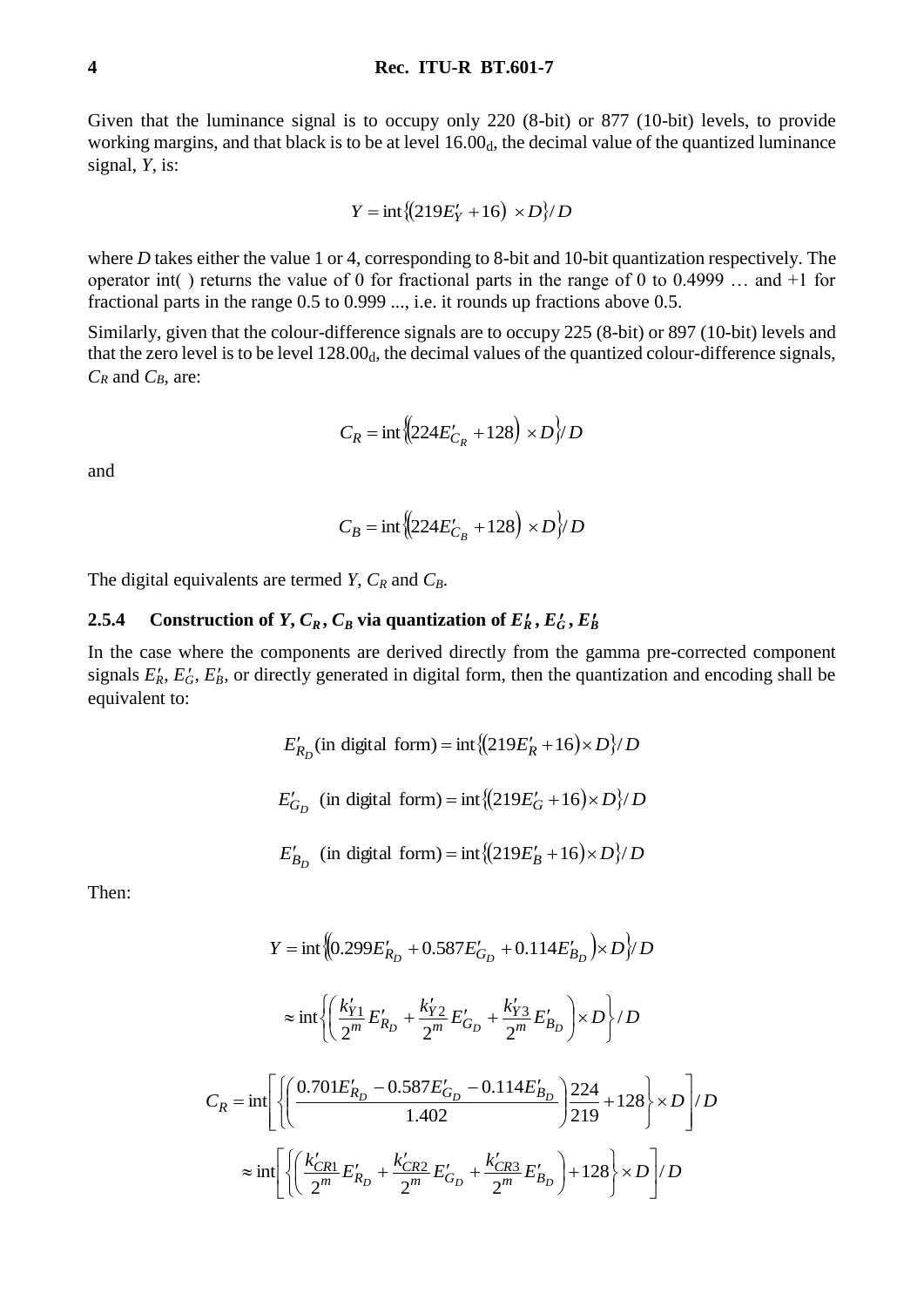$$
C_B = \text{int}\left[ \left\{ \left( \frac{-0.299E'_{R_D} - 0.587E'_{G_D} + 0.886E'_{B_D}}{1.772} \right) \frac{224}{219} + 128 \right\} \times D \right] / D
$$
  

$$
\approx \text{int}\left[ \left\{ \left( \frac{k'_{CB1}}{2^m} E'_{R_D} + \frac{k'_{CB2}}{2^m} E'_{G_D} + \frac{k'_{CB3}}{2^m} E'_{B_D} \right) + 128 \right\} \times D \right] / D
$$

where *k'* and *m* denote the integer coefficients and the bit-lengths of the integer coefficients, respectively. The integer coefficients of luminance and colour-difference equations should be derived as per Annex 2.

#### TABLE 2

**Integer coefficients of luminance and colour-difference equations**

| <b>Coeffi</b><br>cient<br><b>bits</b> | Denomi-<br>nator | <b>Luminance Y</b> |           | <b>Colour-difference CR</b> |                    | <b>Colour-difference CB</b> |           |                    |                    |            |
|---------------------------------------|------------------|--------------------|-----------|-----------------------------|--------------------|-----------------------------|-----------|--------------------|--------------------|------------|
| $\boldsymbol{m}$                      | $2^m$            | $k\gamma$          | $k'_{Y2}$ | $k'_{Y3}$                   | $k$ <sub>CR1</sub> | $k$ <sub>CR2</sub>          | $k_{CR3}$ | $k$ <sub>CB1</sub> | $k$ <sub>CB2</sub> | $k'_{CB3}$ |
| 8                                     | 256              | 77                 | 150       | 29                          | 131                | $-110$                      | $-21$     | $-44$              | $-87$              | 131        |
| 9                                     | 512              | 153                | 301       | 58                          | 262                | $-219$                      | $-43$     | $-88$              | $-174$             | 262        |
| 10                                    | 1 0 24           | 306                | 601       | 117                         | 524                | $-439$                      | $-85$     | $-177$             | $-347$             | 524        |
| 11                                    | 2048             | 612                | 1 202     | 234                         | 1 0 4 7            | $-877$                      | $-170$    | $-353$             | $-694$             | 1 0 4 7    |
| 12                                    | 4 0 9 6          | 1 2 2 5            | 2 4 0 4   | 467                         | 2095               | $-1754$                     | $-341$    | $-707$             | $-1388$            | 2 0 9 5    |
| 13                                    | 8 1 9 2          | 2449               | 4 8 0 9   | 934                         | 4 1 8 9            | $-3508$                     | $-681$    | $-1414$            | $-2776$            | 4 1 9 0    |
| 14                                    | 16 3 84          | 4899               | 9617      | 186<br>8                    | 8 3 7 9            | $-7016$                     | $-1363$   | $-2828$            | $-5551$            | 8 3 7 9    |
| 15                                    | 32 768           | 9798               | 19 235    | 373<br>5                    | 16758              | $-14033$                    | $-2725$   | $-5655$            | $-1110$<br>3       | 16758      |
| 16                                    | 65 536           | 19 5 95            | 38 470    | 747<br>1                    | 33 516             | $-28066$                    | $-5450$   | $-11311$           | $-2220$<br>5       | 33 516     |

NOTE 1 – The bold values indicate that the values are modified from the nearest integer values by the optimization.

To obtain the 4:2:2 components *Y*, *CR*, *CB*, low-pass filtering and sub-sampling must be performed on the 4:4:4  $C_R$ ,  $C_B$  signals described above. Note should be taken that slight differences could exist between  $C_R$ ,  $C_B$  components derived in this way and those derived by analogue filtering prior to sampling.

#### 2.5.5 **Limiting of** *Y***,**  $C_R$ **,**  $C_B$  **signals**

Digital coding in the form of *Y*,  $C_R$ ,  $C_B$  signals can represent a substantially greater gamut of signal values than can be supported by the corresponding ranges of *R*, *G*, *B* signals. Because of this it is possible, as a result of electronic picture generation or signal processing, to produce  $Y, C_R, C_B$  signals which, although valid individually, would result in out-of-range values when converted to *R*, *G*, *B*. It is both more convenient and more effective to prevent this by applying limiting to the *Y*,  $C_R$ ,  $C_B$ signals than to wait until the signals are in *R, G, B* form. Also, limiting can be applied in a way that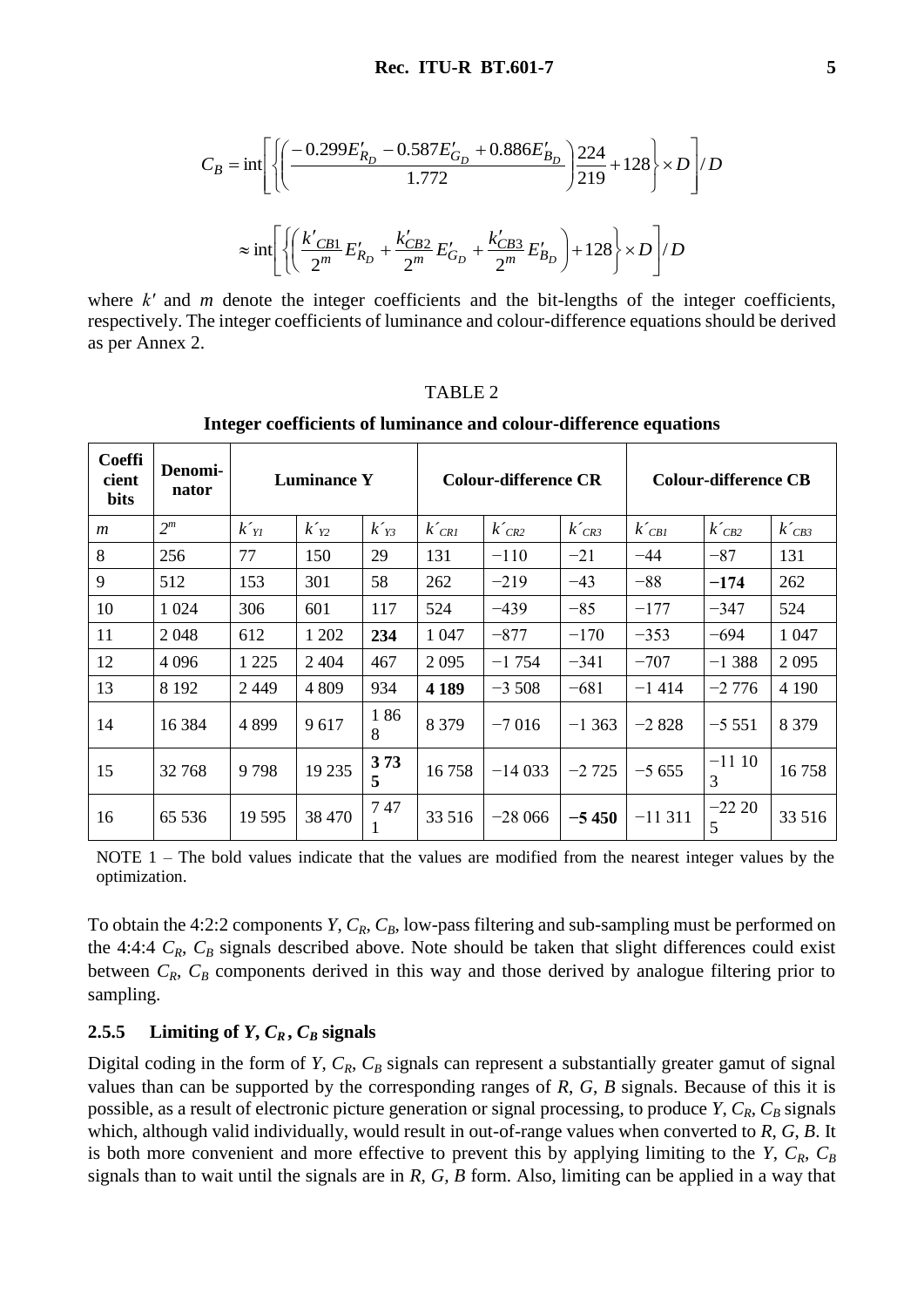maintains the luminance and hue values, minimizing the subjective impairment by sacrificing only saturation.

|             | <b>Characteristics</b>                                                                               |                                                                                                                                                                          |                                     |               |        |  |
|-------------|------------------------------------------------------------------------------------------------------|--------------------------------------------------------------------------------------------------------------------------------------------------------------------------|-------------------------------------|---------------|--------|--|
| <b>Item</b> | <b>Parameter</b>                                                                                     |                                                                                                                                                                          | 625                                 | 525           |        |  |
| 2.6.1       | Chromaticity coordinates, CIE 1931 <sup>(1)</sup>                                                    | $\mathcal{X}$                                                                                                                                                            | $\mathcal{V}$                       | $\mathcal{X}$ | у      |  |
|             | Primaries<br>Red                                                                                     | 0.640                                                                                                                                                                    | 0.330                               | 0.630         | 0.340  |  |
|             | Green                                                                                                | 0.290                                                                                                                                                                    | 0.600                               | 0.310         | 0.595  |  |
|             | Blue                                                                                                 | 0.150                                                                                                                                                                    | 0.060                               | 0.155         | 0.070  |  |
| 2.6.2       | Assumed chromaticity for equal                                                                       | $D_{65}$                                                                                                                                                                 |                                     |               |        |  |
|             | primary signals – Reference white                                                                    | $\mathcal{X}$                                                                                                                                                            |                                     | у             |        |  |
|             | $E_R = E_G = E_R$                                                                                    | 0.3127                                                                                                                                                                   |                                     |               | 0.3290 |  |
| 2.6.3       | <b>Assumed linear</b><br>Opto-electronic transfer characteristics<br>before non-linear precorrection |                                                                                                                                                                          |                                     |               |        |  |
| 2.6.4       | Overall opto-electronic transfer<br>characteristic at source <sup>3</sup>                            | $E = (1.099 L^{0.45} - 0.099)$ for $1.00 \ge L \ge 0.018$<br>$E = 4.500 L$ for $0.018 > L \ge 0$<br>where:<br>L: luminance of the image $0 \le L \le 1$ for conventional |                                     |               |        |  |
|             |                                                                                                      | colorimetry                                                                                                                                                              | E: corresponding electrical signal. |               |        |  |

## **2.6 Colour and opto-electronic transfer characteristic2**

 $(1)$  Chromaticity coordinates specified are those currently used by 625-line and 525-line conventional systems.

## **3 Family members**

<u>.</u>

The following family members are defined:

- 4:2:2 for 4:3 aspect ratio, and for wide-screen 16:9 aspect ratio systems when it is necessary to keep the same analogue signal bandwidth and digital rates for both aspect ratios.
- 4:4:44 for 4:3 and 16:9 aspect ratio systems with higher colour resolution.

<sup>&</sup>lt;sup>2</sup> It is recognized that a practice is now sometimes used by which, when programs produced in HDTV are release in SDTV, their HDTV pixel map is re-mapped onto the SDTV pixel map without changing the colorimetry of the original program.

<sup>&</sup>lt;sup>3</sup> In typical production practice the encoding function of image sources is adjusted so that the final picture has the desired look, as viewed on a reference monitor having the reference decoding function of Rec. ITU-R BT.1886, in the reference viewing environment defined in Rec. ITU-R BT.2035. Although some parameters listed in Recommendation ITU-R BT.2035 are intended for HDTV signal viewing, scaled viewing distances for SDTV signals should be used.

<sup>&</sup>lt;sup>4</sup> In the 4:4:4 members of the family the sampled signals may be luminance and colour difference signals (or, if used, red, green and blue signals).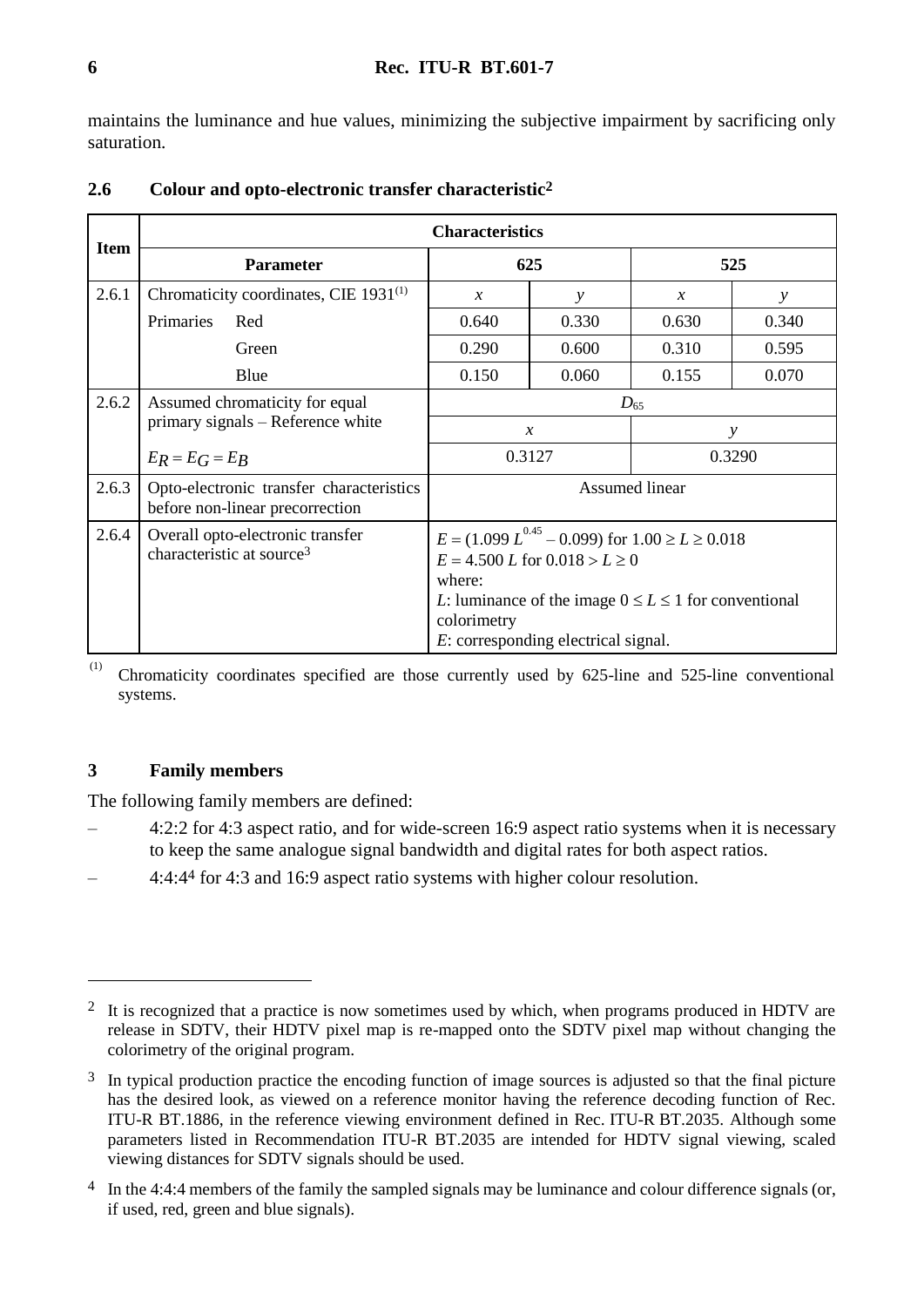## **Annex 1**

# **Encoding parameters for members of the family**

### **1 Encoding parameter values for the 4:2:2 member of the family**

The specification (see Table 3) applies to the 4:2:2 member of the family, to be used for the standard digital interface between main digital studio equipment and for international programme exchange of 4:3 aspect ratio digital television or wide-screen 16:9 aspect ratio digital television when it is necessary to keep the same analogue signal bandwidth and digital rates.

| <b>Parameters</b>                                                                                                                              | 525-line, 60/1.001, field/s<br>625-line, 50 field/s<br>systems<br>systems                                                                                                     |                                                                      |  |
|------------------------------------------------------------------------------------------------------------------------------------------------|-------------------------------------------------------------------------------------------------------------------------------------------------------------------------------|----------------------------------------------------------------------|--|
| 1) Coded signals: $Y, C_R, C_B$                                                                                                                | $E'_Y, E'_R - E'_Y, E'_B - E'_Y$ (see § 2.5)                                                                                                                                  | These signals are obtained from gamma pre-corrected signals, namely: |  |
| 2) Number of samples per total<br>line:<br>luminance signal $(Y)$<br>$\overline{\phantom{0}}$<br>each colour-difference<br>signal $(C_R, C_B)$ | 858<br>864<br>429<br>432                                                                                                                                                      |                                                                      |  |
| 3) Sampling structure                                                                                                                          | Orthogonal, line, field and frame repetitive. $C_R$ and $C_B$ samples co-sited<br>with odd $(1st, 3rd, 5th, etc.)$ Y samples in each line                                     |                                                                      |  |
| 4) Sampling frequency:<br>$-$ luminance signal<br>each colour-difference<br>$\overline{\phantom{0}}$<br>signal                                 | 13.5 MHz<br>6.75 MHz<br>The tolerance for the sampling frequencies should coincide with the<br>tolerance for the line frequency of the relevant colour television<br>standard |                                                                      |  |
| 5) Form of coding                                                                                                                              | Uniformly quantized PCM, 8 or 10 bits per sample, for the luminance<br>signal and each colour-difference signal                                                               |                                                                      |  |
| 6) Number of samples per digital<br>active line:<br>$-$ luminance signal<br>- each colour-difference<br>signal                                 | 720<br>360                                                                                                                                                                    |                                                                      |  |
| 7) Analogue-to-digital horizontal<br>timing relationship:<br>- from end of digital active<br>line to $O_H$                                     | 16 luminance clock periods                                                                                                                                                    | 12 luminance clock periods                                           |  |

TABLE 3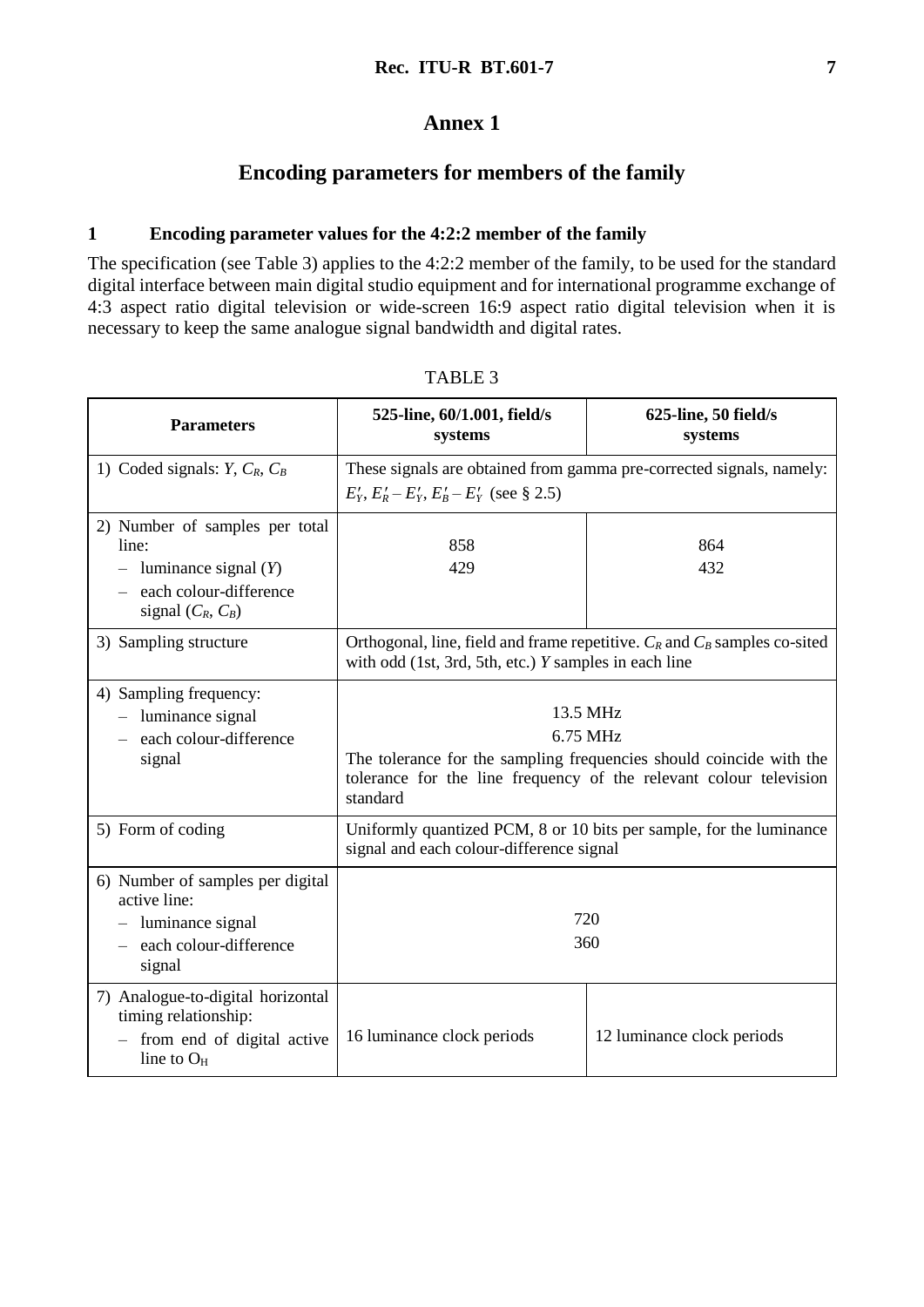## TABLE 3 (*end*)

| <b>Parameters</b>                                                                             | 525-line, 60/1.001, field/s<br>systems                                                                                                                                                                                                                                                                                                                                                                                                                                                                                                      | $625$ -line, 50 field/s<br>systems                                                                                                                                                                                                |  |  |
|-----------------------------------------------------------------------------------------------|---------------------------------------------------------------------------------------------------------------------------------------------------------------------------------------------------------------------------------------------------------------------------------------------------------------------------------------------------------------------------------------------------------------------------------------------------------------------------------------------------------------------------------------------|-----------------------------------------------------------------------------------------------------------------------------------------------------------------------------------------------------------------------------------|--|--|
| 8) Correspondence<br>between<br>video signal levels<br>and<br>quantization levels:<br>- scale | (See § 2.4) (Values are decimal)<br>0.00d to $255.75_d$                                                                                                                                                                                                                                                                                                                                                                                                                                                                                     |                                                                                                                                                                                                                                   |  |  |
| luminance signal<br>$\qquad \qquad -$<br>each colour-difference<br>signal                     | 220 (8-bit) or 877 (10-bit) quantization levels with the black level<br>corresponding to level $16.00d$ and the peak white level corresponding<br>to level 235.00 <sub>d</sub> . The signal level may occasionally excurse beyond<br>level $235.00_d$ or below level $16.00_d$ .<br>$225$ (8-bit) or 897 (10-bit) quantization levels in the centre part of the<br>quantization scale with zero signal corresponding to level $128.00d$ . The<br>signal level may occasionally excurse beyond level $240.00d$ or below<br>level $16.00_d$ . |                                                                                                                                                                                                                                   |  |  |
| 9) Code-word usage                                                                            | LSBs of zeros are to be appended to the 8-bit words.                                                                                                                                                                                                                                                                                                                                                                                                                                                                                        | Code words corresponding to quantization levels $0.00_d$ and $255.75_d$ are<br>used exclusively for synchronization. Levels $1.00_d$ to $254.75_d$ are<br>available for video. When 8-bit words are treated in 10-bit system, two |  |  |

# **2 Encoding parameter values for the 4:4:4 member of the family**

The specifications given in Table 4 apply to the 4:4:4 member of the family suitable for television source equipment and high-quality video signal processing applications.

| <b>Parameters</b>                                                                                          | 525-line, 60/1.001 field/s<br>systems                                                                                                                                            | $625$ -line, 50 field/s<br>systems |  |
|------------------------------------------------------------------------------------------------------------|----------------------------------------------------------------------------------------------------------------------------------------------------------------------------------|------------------------------------|--|
| 1) Coded signals: $Y, C_R, C_B$ or $R$ ,<br>G, B                                                           | These signals are obtained from gamma pre-corrected signals, namely:<br>$E'_Y, E'_R - E'_Y, E'_R - E'_Y$ or $E'_R, E'_G, E'_R$                                                   |                                    |  |
| 2) Number of samples per total<br>line for each signal                                                     | 858<br>864                                                                                                                                                                       |                                    |  |
| 3. Sampling structure                                                                                      | Orthogonal, line, field and frame repetitive. The three sampling<br>structures to be coincident and coincident also with the luminance<br>sampling structure of the 4:2:2 member |                                    |  |
| 4) Sampling frequency for each<br>signal                                                                   | 13.5 MHz                                                                                                                                                                         |                                    |  |
| 5) Form of coding                                                                                          | Uniformly quantized PCM, 8 or 10 bits per sample                                                                                                                                 |                                    |  |
| 6) Duration of the digital active<br>line expressed in number of<br>samples                                | 720                                                                                                                                                                              |                                    |  |
| 7) Analogue-to-digital horizontal<br>timing relationship:<br>from end of digital active line<br>to $O_{H}$ | 16 clock periods                                                                                                                                                                 | 12 clock periods                   |  |

#### TABLE 4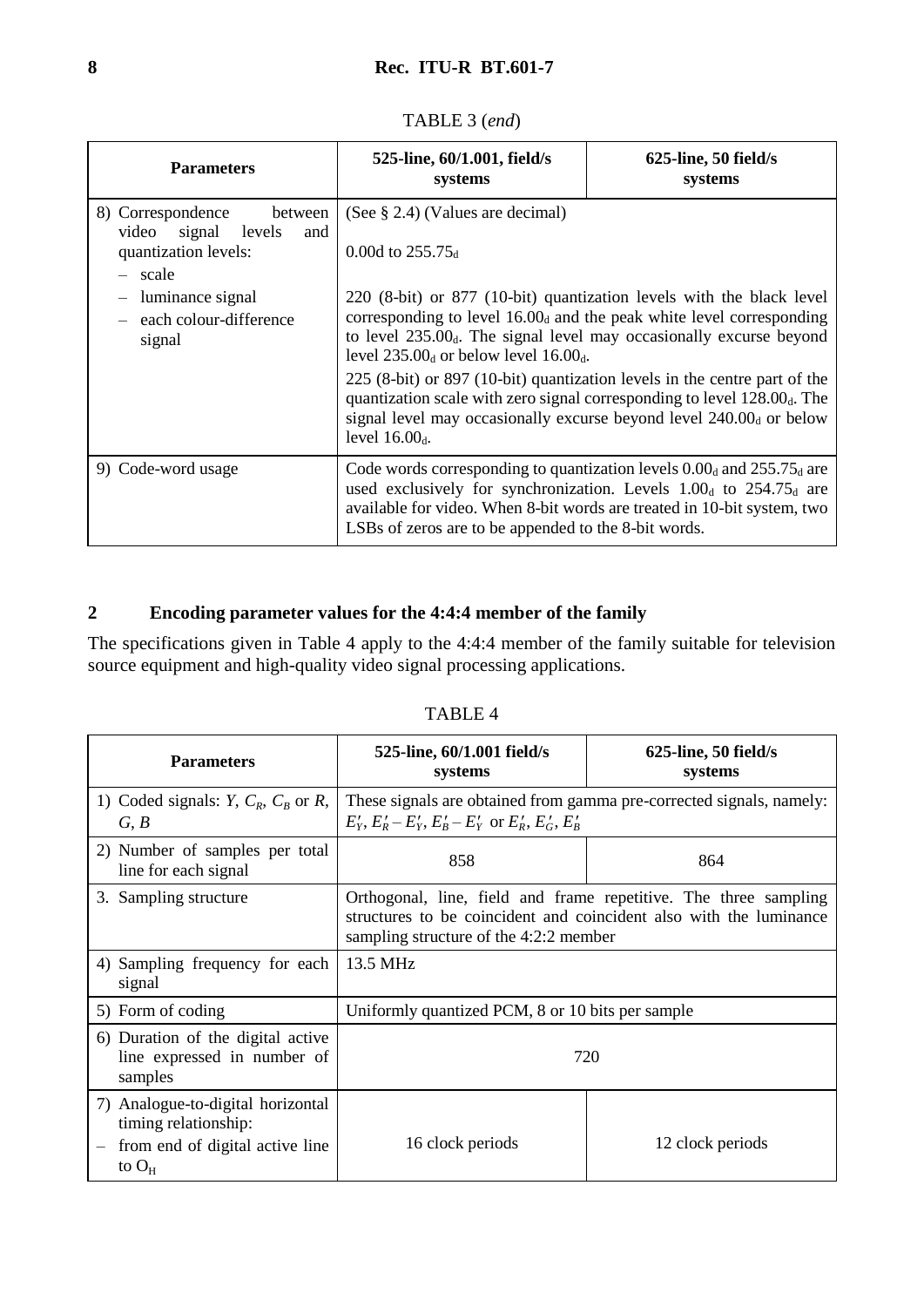### TABLE 4 (*end*)

| <b>Parameters</b>                                                                                               | 525-line, 60/1.001 field/s<br>systems                                                                                                                                                                                                                                                                                                                                                                                                                                                                                                                                          | $625$ -line, 50 field/s<br>systems                                                                                                                                                                                                               |  |
|-----------------------------------------------------------------------------------------------------------------|--------------------------------------------------------------------------------------------------------------------------------------------------------------------------------------------------------------------------------------------------------------------------------------------------------------------------------------------------------------------------------------------------------------------------------------------------------------------------------------------------------------------------------------------------------------------------------|--------------------------------------------------------------------------------------------------------------------------------------------------------------------------------------------------------------------------------------------------|--|
| 8) Correspondence<br>between<br>video signal levels<br>and<br>quantization level for each<br>sample:<br>- scale | (See $\S$ 2.4) (Values are decimal)                                                                                                                                                                                                                                                                                                                                                                                                                                                                                                                                            |                                                                                                                                                                                                                                                  |  |
| or luminance<br>$-R, G, B$<br>signal $^{(1)}$<br>colour-difference<br>– each<br>signal $(1)$                    | $0.00d$ to 255.75 $d$<br>220 (8-bit) or 877 (10-bit) quantization levels with the black level<br>corresponding to level $16.00_d$ and the peak white level corresponding<br>to level $235.00d$ . The signal level may occasionally excurse beyond<br>level $235.00_d$ or below level 16.00 <sub>d</sub> .<br>$225$ (8-bit) or 897 (10-bit) quantization levels in the centre part of the<br>quantization scale with zero signal corresponding to level $128.00d$ . The<br>signal level may occasionally excurse beyond level 240.00 <sub>d</sub> or below<br>level $16.00_d$ . |                                                                                                                                                                                                                                                  |  |
| 9) Code-word usage                                                                                              | available for video.<br>to be appended to the 8-bit words.                                                                                                                                                                                                                                                                                                                                                                                                                                                                                                                     | Code words corresponding to quantization levels $0.00_d$ and $255.75_d$ are<br>used exclusively for synchronization. Levels 1.00 <sub>d</sub> to 254.75 <sub>d</sub> are<br>When 8-bit words are treated in 10-bit system, two LSBs of zeros are |  |

(1) If used.

# **Appendix 1 to Annex 1**

# **Definition of signals used in the digital coding standards**

## **1 Relationship of digital active line to analogue sync reference**

The relationship between the digital active line luminance samples and the analogue synchronizing reference is shown in:

- Figure 1 for 625-line.
- Figure 2 for 525-line.

In the Figures, the sampling point occurs at the commencement of each block.

The respective numbers of colour-difference samples in the 4:2:2 family can be obtained by dividing the number of luminance samples by two. The (12,132), and (16,122) were chosen symmetrically to dispose the digital active line about the permitted variations. They do not form part of the digital line specification and relate only to the analogue interface.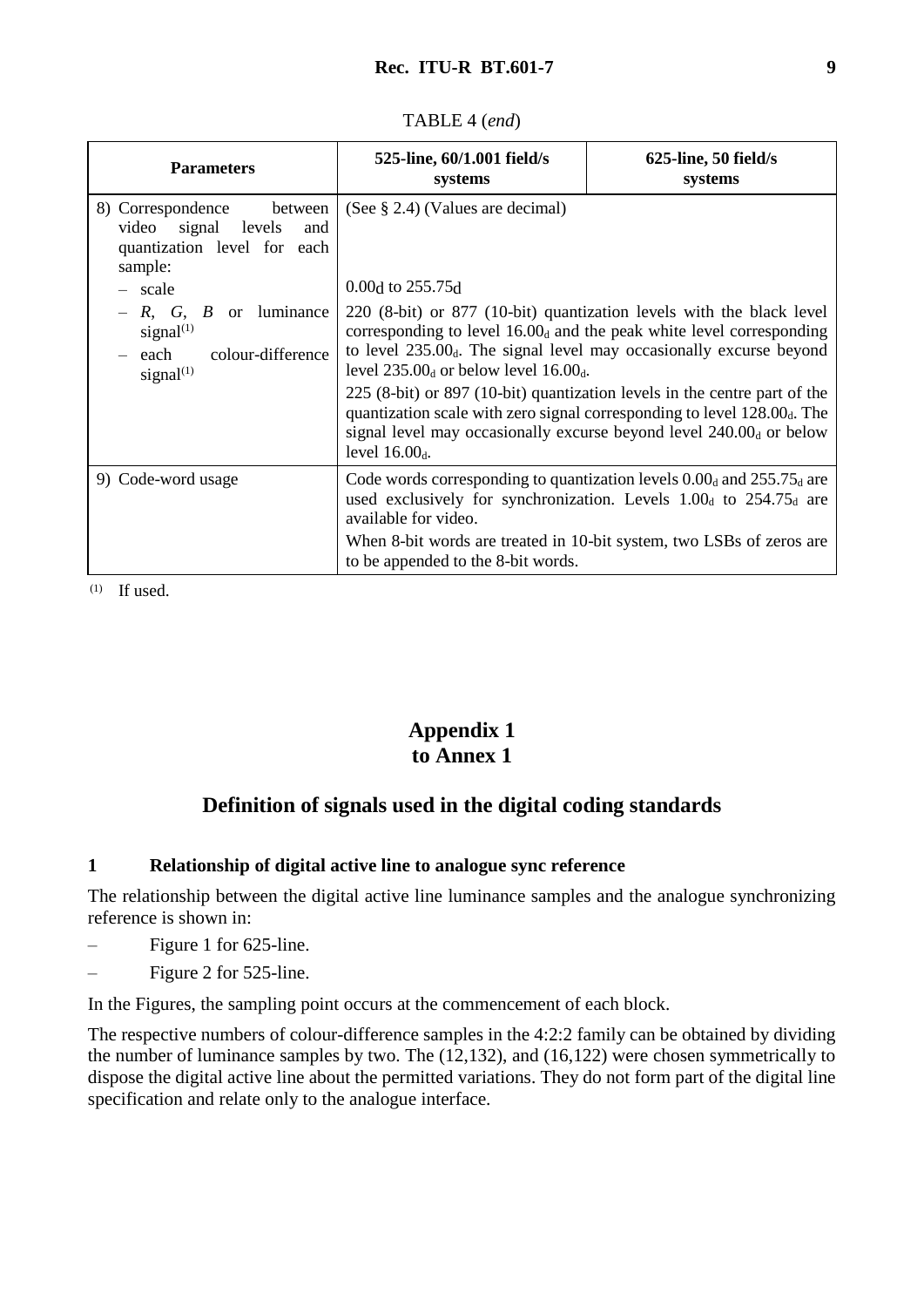

*T* : luminance sampling period

BT.601-02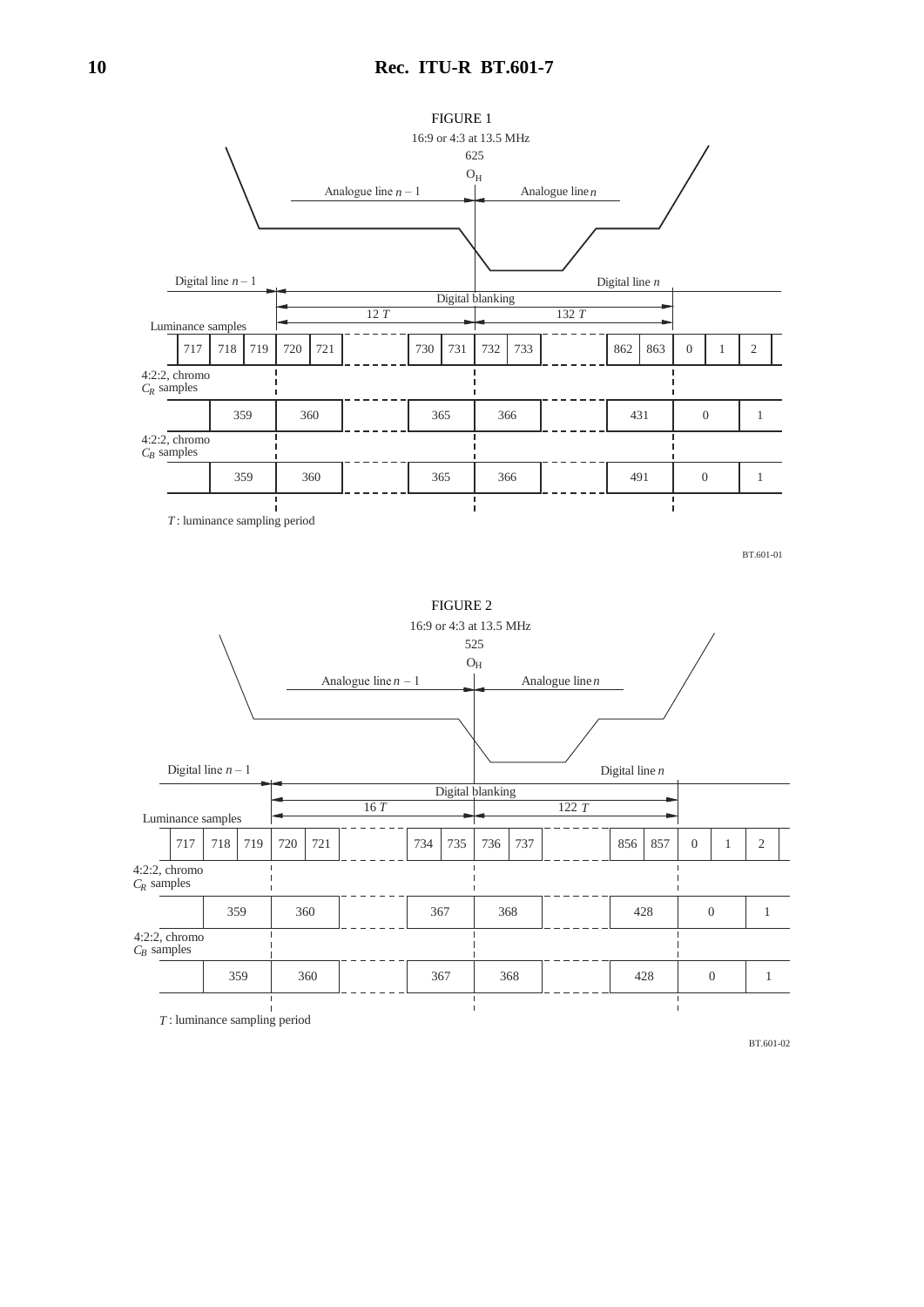# **Appendix 2 to Annex 1**

## **Filtering characteristics**

#### **1 Some guidance on the practical implementation of the filters**

In the proposals for the filters used in the encoding and decoding processes, it has been assumed that, in the post-filters which follow digital-to-analogue conversion, correction for the  $(\sin x/x)$ characteristic is provided. The passband tolerances of the filter plus (sin *x*/*x*) corrector plus the theoretical (sin  $x/x$ ) characteristic should be the same as given for the filters alone. This is most easily achieved if, in the design process, the filter,  $(\sin x/x)$  corrector and delay equalizer are treated as a single unit.

The total delays due to filtering and encoding the luminance and colour-difference components should be the same. The delay in the colour-difference filter (Figs 4a) and 4b)) is typically double that of the luminance filter (Figs 3a) and 3b)). As it is difficult to equalize these delays using analogue delay networks without exceeding the passband tolerances, it is recommended that the bulk of the delay differences (in integral multiples of the sampling period) should be equalized in the digital domain. In correcting for any remainder, it should be noted that the sample-and-hold circuit in the decoder introduces a flat delay of one half a sampling period.

The passband tolerances for amplitude ripple and group delay are recognized to be very tight. Present studies indicate that it is necessary so that a significant number of coding and decoding operations in cascade may be carried out without sacrifice of the potentially high quality of the 4:2:2 coding standard. Due to limitations in the performance of currently available measuring equipment, manufacturers may have difficulty in economically verifying compliance with the tolerances of individual filters on a production basis. Nevertheless, it is possible to design filters so that the specified characteristics are met in practice, and manufacturers are required to make every effort in the production environment to align each filter to meet the given templates.

The specifications given in Appendix 2 were devised to preserve as far as possible the spectral content of the *Y*, *CR*, *C<sup>B</sup>* signals throughout the component signal chain. It is recognized, however, that the colour-difference spectral characteristic must be shaped by a slow roll-off filter inserted at picture monitors, or at the end of the component signal chain.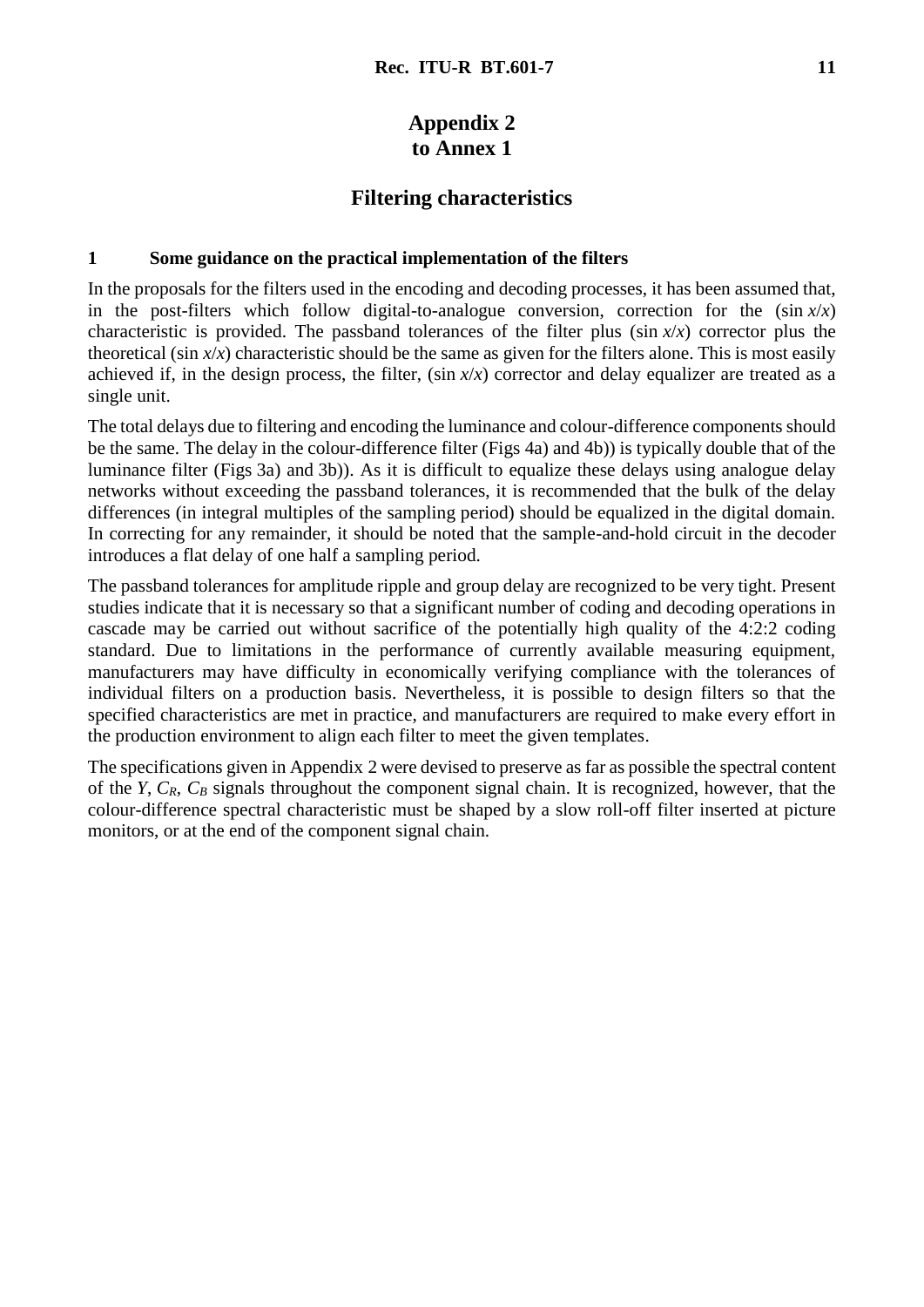

*Note 1* – The lowest indicated values in b) and c) are for 1 kHz (instead of 0 MHz).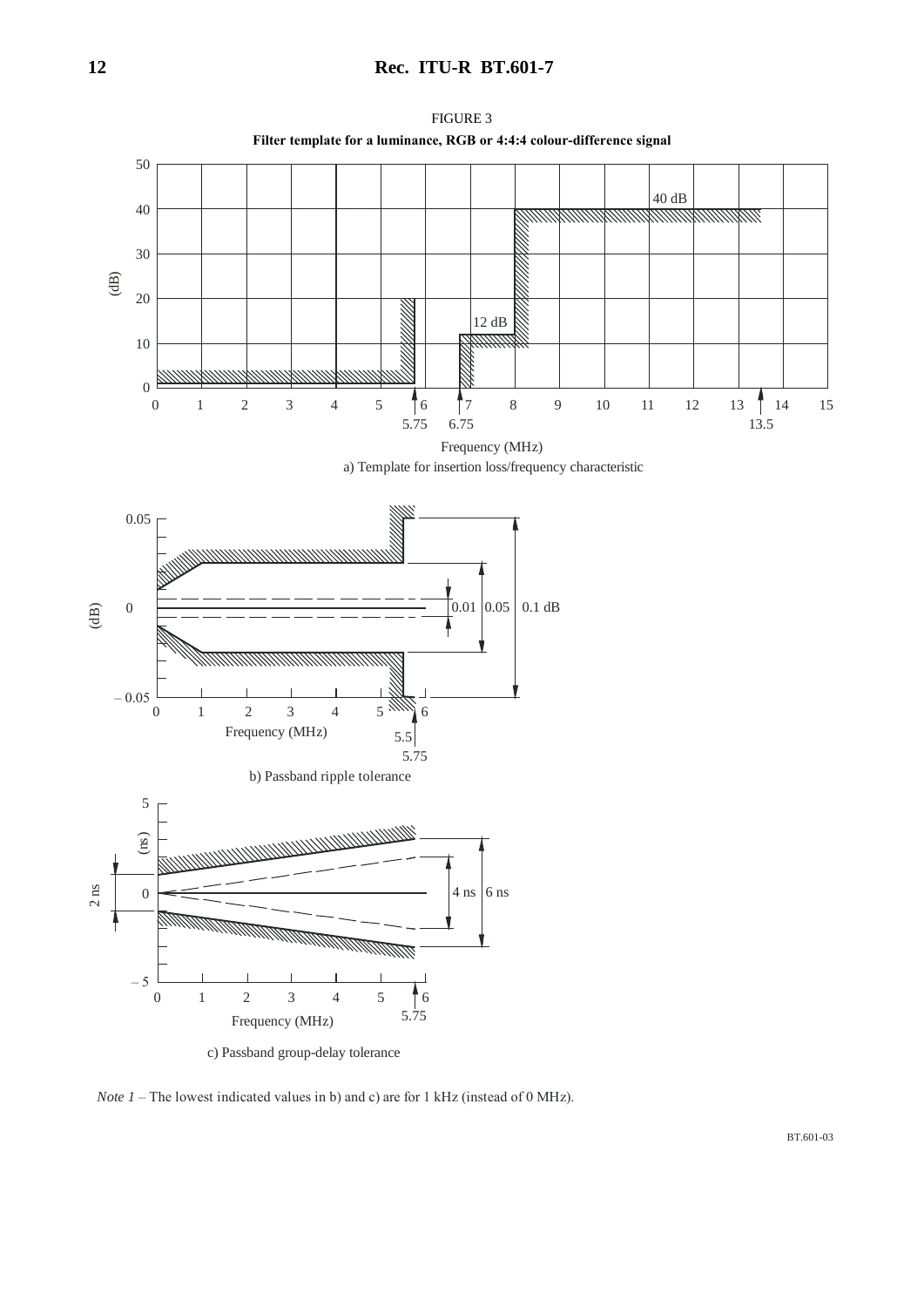

*Note 1* – The lowest indicated values in b) and c) are for 1 kHz (instead of 0 MHz).

BT.601-04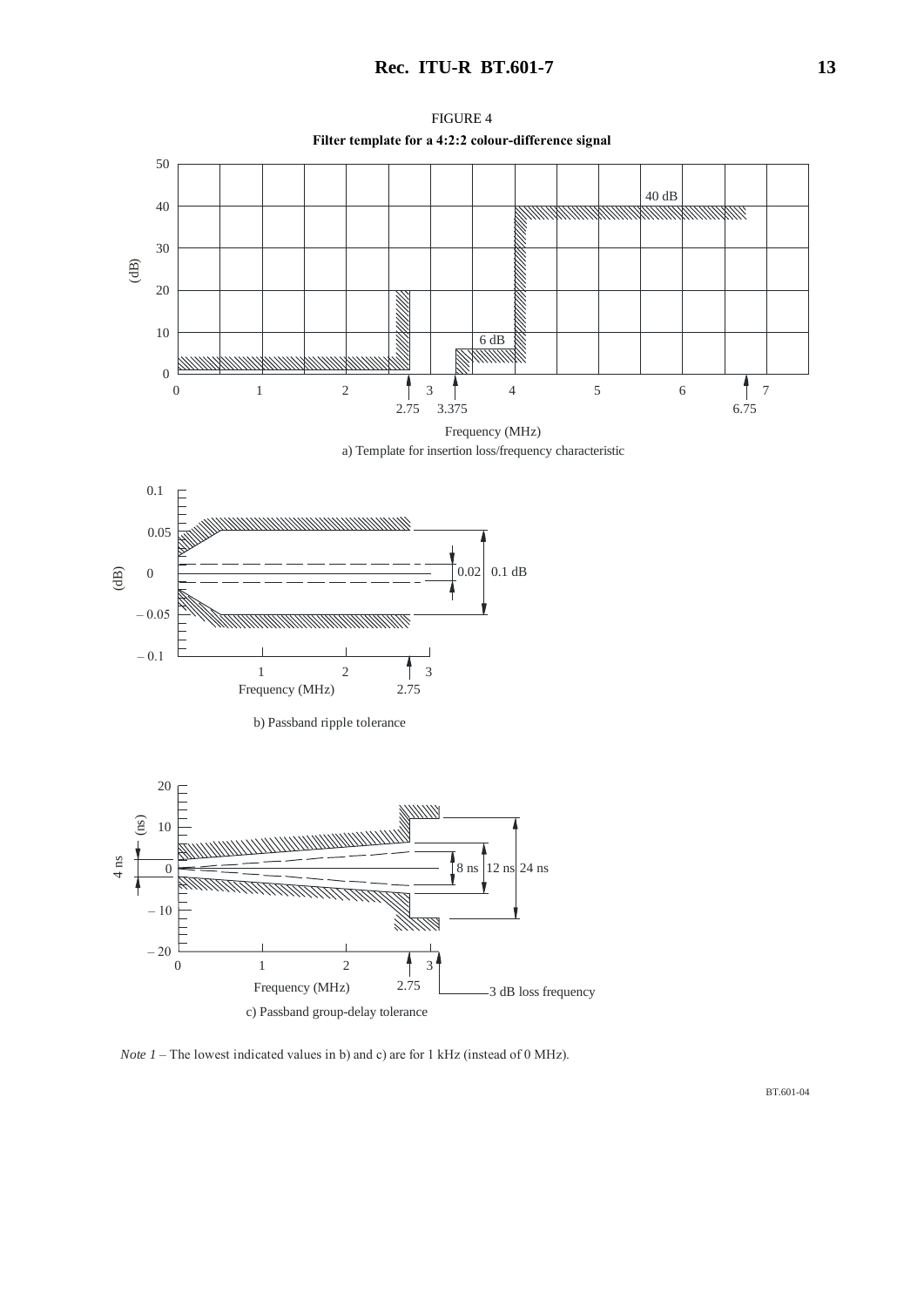#### **14 Rec. ITU-R BT.601-7**





**Digital filter template for sampling-rate conversion** 





b) Passband ripple tolerance

Notes to Figs 3, 4 and 5:

*Note 1* – Ripple and group delay are specified relative to their values at 1 kHz. The full lines are practical limits and the dashed lines give suggested limits for the theoretical design.

 $Note 2$  In the digital filter, the practical and design limits are the same. The delay distortion is zero, by design.

*Note 3* In the digital lilter (Fig. 5), the amplitude frequency characteristic (on linear scales) should be skew-symmetrical about the half-amplitude point, which is indicated on the figure.

Note  $4$  – In the proposals for the filters used in the encoding and decoding processes, it has been assumed that, in the postfilters which follow digital-to-analogue conversion, correction for the  $(\sin x/x)$  characteristic of the sample-and-hold circuits is provided.

BT.601-05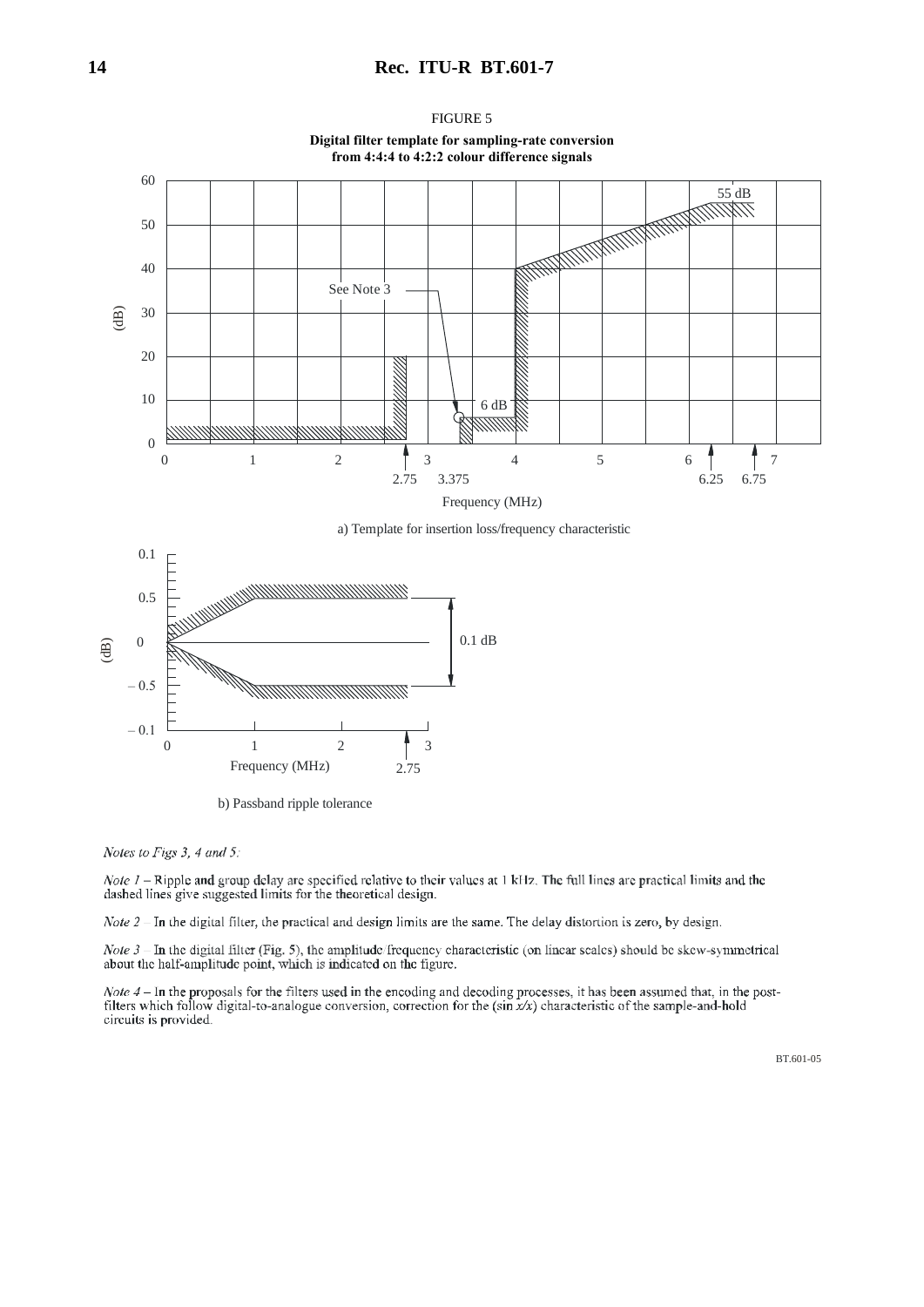### **Annex 2**

# **Derivation of integer coefficients of luminance and colour-difference equations for the conventional colour gamut system**

Digital systems may introduce computation errors in the luminance and colour-difference signals due to the finite bit-length of the equation coefficients. Also, digital luminance and colour-difference signals may take slightly different values depending on the signal processing sequence, i.e. the discrepancy between signals quantized after analogue matrixing and signals digitally matrixed after quantization of RGB signals. To minimize such errors and discrepancies, the integer coefficients for the digital equations should be optimized. The optimization procedure and the resultant integer coefficients for several bit-lengths are given in the following.

### **1 Digital equations**

In the following, *m* and *n* denote the bit-lengths of the integer coefficients and digital signals, respectively.

The digital luminance equation for the conventional colour gamut system is described as follows:

$$
D'_Y = \text{INT} [0.299 D'_R + 0.587 D'_G + 0.114 D'_B]
$$
 (1)

$$
= \text{INT}\left[\frac{r'_{Y1}}{2^m}D'_R + \frac{r'_{Y2}}{2^m}D'_G + \frac{r'_{Y3}}{2^m}D'_B\right]
$$
 (2)

$$
\approx \text{INT}\left[\frac{k'_{Y1}}{2^m}D'_R + \frac{k'_{Y2}}{2^m}D'_G + \frac{k'_{Y3}}{2^m}D'_B\right]
$$
 (3)

where *r'* and *k'* denote the real values of the coefficient and the integer coefficients, respectively, given below:

$$
r'_{Y1} = 0.299 \times 2^m
$$
  
\n
$$
r'_{Y2} = 0.587 \times 2^m
$$
  
\n
$$
r'_{Y3} = 0.114 \times 2^m
$$
  
\n
$$
k'_{Y2} = INT [r'_{Y2}]
$$
  
\n
$$
k'_{Y3} = INT [r'_{Y3}]
$$

The digital colour-difference equations for the conventional colour gamut system are described as follows:

$$
D'_{CB} = \text{INT}\left[\frac{-0.299 \, D'_R - 0.587 \, D'_G + 0.886 \, D'_B}{1.772} \times \frac{224}{219} + 2^{n-1}\right] \tag{4}
$$

$$
= \text{INT}\left[\frac{r'_{CB1}}{2^m}D'_R + \frac{r'_{CB2}}{2^m}D'_G + \frac{r'_{CB3}}{2^m}D'_B + 2^{n-1}\right]
$$
(5)

$$
\approx \text{INT}\left[\frac{k'_{CB1}}{2^m}D'_R + \frac{k'_{CB2}}{2^m}D'_G + \frac{k'_{CB3}}{2^m}D'_B + 2^{n-1}\right]
$$
(6)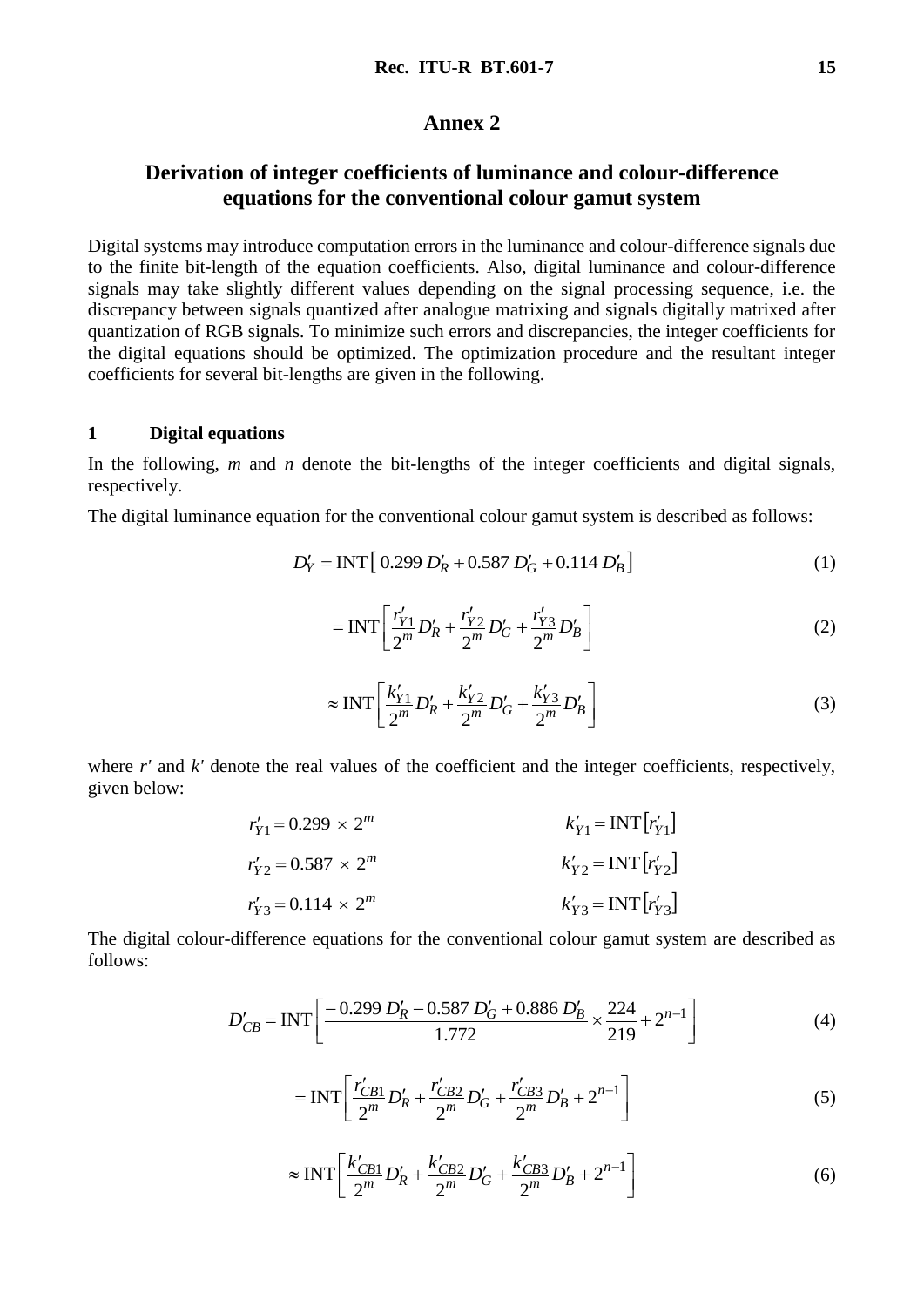$$
D'_{CR} = \text{INT}\left[\frac{0.701 \, D_R' - 0.587 \, D_G' - 0.114 \, D_B'}{1.402} \times \frac{224}{219} + 2^{n-1}\right] \tag{7}
$$

$$
= \text{INT}\left[\frac{r'_{CR1}}{2^m}D'_R + \frac{r'_{CR2}}{2^m}D'_G + \frac{r'_{CR3}}{2^m}D'_B + 2^{n-1}\right]
$$
(8)

$$
\approx \text{INT}\left[\frac{k'_{CR1}}{2^m}D'_R + \frac{k'_{CR2}}{2^m}D'_G + \frac{k'_{CR3}}{2^m}D'_B + 2^{n-1}\right]
$$
\n(9)

where:

 $r'_{CB1} = -\frac{0.299}{1.772} \times \frac{224}{219} \times 2^m$ 224 1.772  $K_{CB1} = -\frac{0.299}{1.772} \times \frac{224}{210} \times 2^m$   $K_{CB1}' = INT[r_{CB1}']$  $= \text{INT}\big[r'_C\big]$  $r'_{CB2} = -\frac{0.387}{1.772} \times \frac{224}{219} \times 2^m$ 224 1.772 0.587  $k'_{CB2} = -\frac{0.387}{1.772} \times \frac{224}{219} \times 2^m$   $k'_{CB2} = INT[r'_{CB2}]$  $k'_{CB2}$  = **INT**  $\left[r'_{CB}\right]$  $r'_{CB3} = \frac{0.886}{1.772} \times \frac{224}{219} \times 2^m$ 224 1.772  $K'_{CB3} = \frac{0.886}{1.772} \times \frac{224}{210} \times 2^m$   $K'_{CB3} = INT[r'_{CB3}]$  $= \text{INT}\big[r'_C\big]$  $r'_{CR1} = \frac{0.701}{1.402} \times \frac{224}{219} \times 2^m$ 224 1.402  $K_{CR1} = \frac{0.701}{1.402} \times \frac{224}{210} \times 2^m$   $K_{CR1} = \text{INT}[r_{CR1}']$  $= \text{INT}\big[r'_C\big]$  $r'_{CR2} = -\frac{0.387}{1.402} \times \frac{224}{219} \times 2^m$ 224 1.402  $K_{CR2} = -\frac{0.587}{1.402} \times \frac{224}{210} \times 2^m$   $K_{CR2} = INT[r_{CR2}^{\prime}]$  $= \text{INT}\left[r'_c\right]$  $r'_{CR3} = -\frac{0.114}{1.402} \times \frac{224}{219} \times 2^m$ 224 1.402 0.114  $K_{CR3} = -\frac{0.114}{1.402} \times \frac{224}{219} \times 2^m$   $K_{CR3} = INT[r_{CR3}']$  $= \text{INT}\big[r'_c\big]$ 

#### **2 Optimization procedure**

Equation (3) shows the digitally matrixed luminance signal which includes computation errors due to the finite bit-length of the integer coefficients. When the coefficient bit-length is increased, the argument (the value in  $\lceil \cdot \rceil$ ) of equation (3) gets close to that of equation (2), resulting in the reduced errors or discrepancies between the equations. Therefore, the difference between the arguments of equations (2) and (3) can be regarded as a measure of the integer coefficient optimization. As the difference of arguments depends on input RGB signals, "Least Square Error" optimization is defined, in which the integer coefficients are adjusted in such a way that the sum of the squared difference over all inputs falls into the minimum value, that is, the value of equation (10) is minimized.

$$
\varepsilon'_{Y} = \sum_{\text{for all } RGB} \left\{ \left( \frac{k'_{Y1}}{2^{m}} D'_{R} + \frac{k'_{Y2}}{2^{m}} D'_{G} + \frac{k'_{Y3}}{2^{m}} D'_{B} \right) - \left( \frac{r'_{Y1}}{2^{m}} D'_{R} + \frac{r'_{Y2}}{2^{m}} D'_{G} + \frac{r'_{Y3}}{2^{m}} D'_{B} \right) \right\}^{2} \tag{10}
$$

In addition to providing the minimum r.m.s. errors, this LSE optimization automatically minimizes the peak error that takes place at a particular input colour (a particular combination of input RGB signals), as well as the discrepancy between different signal processing sequences (analogue-matrixing and digital-matrixing).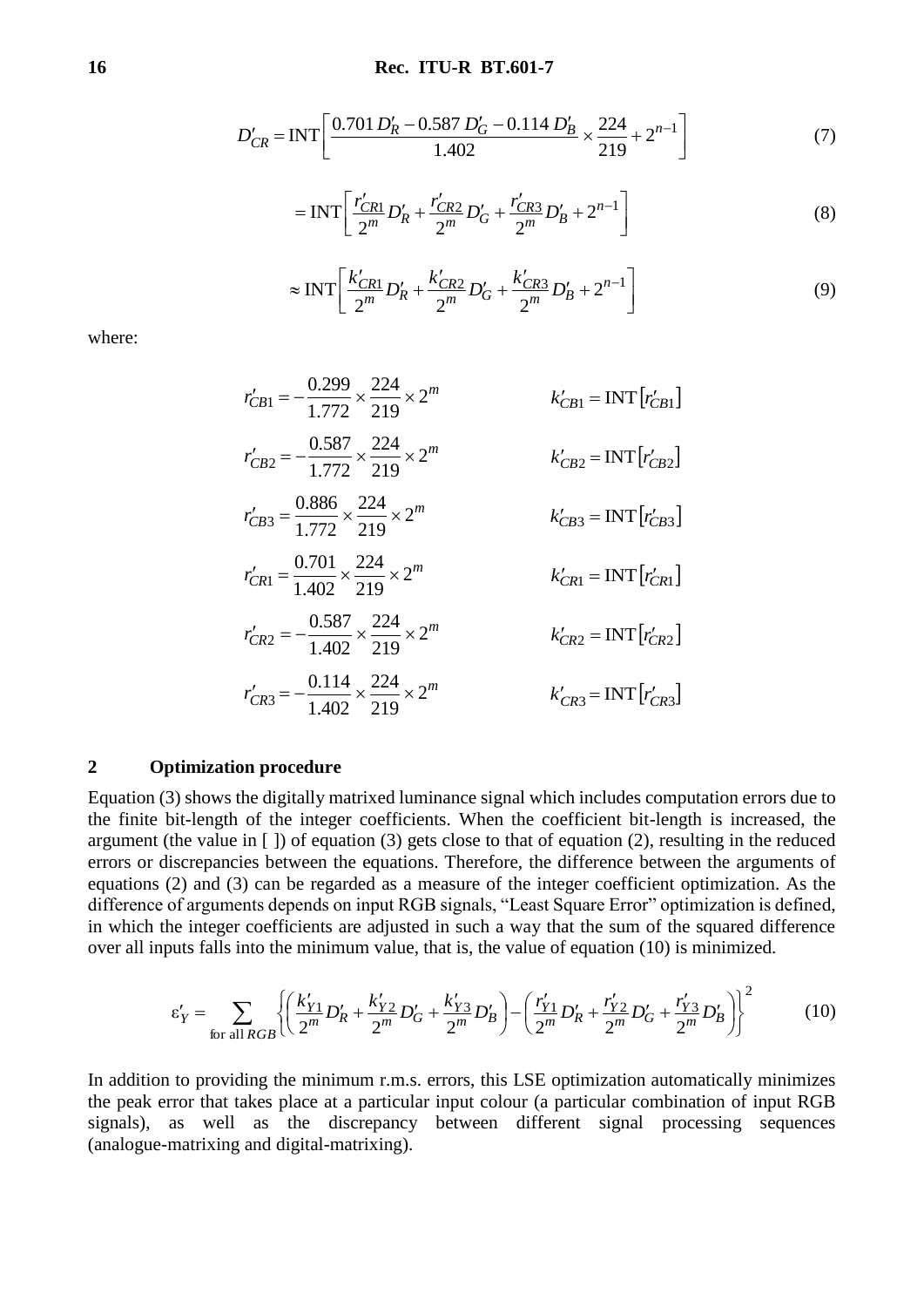The optimization procedure is as follows:

*Step 1*: For the initial value of each integer coefficient  $r_{Yj}$  ( $j = 1, 2, 3$ ), take the nearest integer to the real value of the coefficient  $r'_{Yj}$ .

*Step 2*: With the initial integer coefficients, calculate the r.m.s. errors or the squared difference sum (equation (10)) over the input RGB signal range, e.g., 16 through 235 for an 8-bit system (a simple calculation method without using summation is described in § 3).

*Step 3*: Examine the r.m.s. errors when increasing/decreasing each integer coefficient by one. 27 ( $= 3<sup>3</sup>$ ) combinations must be evaluated in total, because each coefficient can take three values, i.e. increased, decreased and unchanged from the initial value.

*Step 4*: Select the combination of the coefficients that gives the minimum r.m.s. error. This combination is the resultant optimized one.

The same procedure is applied for the colour-difference equations, using equations (11) and (12).

$$
\varepsilon'_{CB} = \sum_{\text{for all } RGB} \left\{ \left( \frac{k'_{CB1}}{2^m} D'_R + \frac{k'_{CB2}}{2^m} D'_G + \frac{k'_{CB3}}{2^m} D'_B + 2^{n-1} \right) \right\}
$$

$$
- \left( \frac{r'_{CB1}}{2^m} D'_R + \frac{r'_{CB2}}{2^m} D'_G + \frac{r'_{CB3}}{2^m} D'_B + 2^{n-1} \right) \right\}^2 \tag{11}
$$

$$
\varepsilon'_{CR} = \sum_{\text{for all } RGB} \left\{ \left( \frac{k'_{CR1}}{2^m} D'_R + \frac{k'_{CR2}}{2^m} D'_G + \frac{k'_{CR3}}{2^m} D'_B + 2^{n-1} \right) \right\}
$$

$$
- \left( \frac{r'_{CR1}}{2^m} D'_R + \frac{r'_{CR2}}{2^m} D'_G + \frac{r'_{CR3}}{2^m} D'_B + 2^{n-1} \right) \right\}^2 \tag{12}
$$

#### **3 Simple calculation method for squared difference sum**

By expressing the difference between integer and real coefficients value as  $\delta i j = k'i j - r'i j$ , and the digital RGB signals as *Xj*, the sum of the squared differences of equations (10) to (12) can be written as the following:

$$
\varepsilon_i' = \frac{1}{2^m} \sum_{X_1 = L}^H \sum_{X_2 = L}^H \sum_{X_3 = L}^H (\delta_{i1} X_1 + \delta_{i2} X_2 + \delta_{i3} X_3)^2
$$
(13)

where *L* and *H* denote the lower and upper boundaries of the input signal range, respectively, for which the integer coefficients are to be optimized.

As *L* and *H* are constant in the digital system under consideration, the summations for *Xj* are also constant. Then equation (13) can be expressed as a function only of  $\delta_{ii}$ .

$$
\varepsilon'_{i} = \frac{1}{2^{m}} \left\{ N_{1} \left( \delta_{i1}^{2} + \delta_{i2}^{2} + \delta_{i3}^{2} \right) + 2N_{2} \left( \delta_{i1} \delta_{i2} + \delta_{i2} \delta_{i3} + \delta_{i3} \delta_{i1} \right) \right\}
$$
(14)